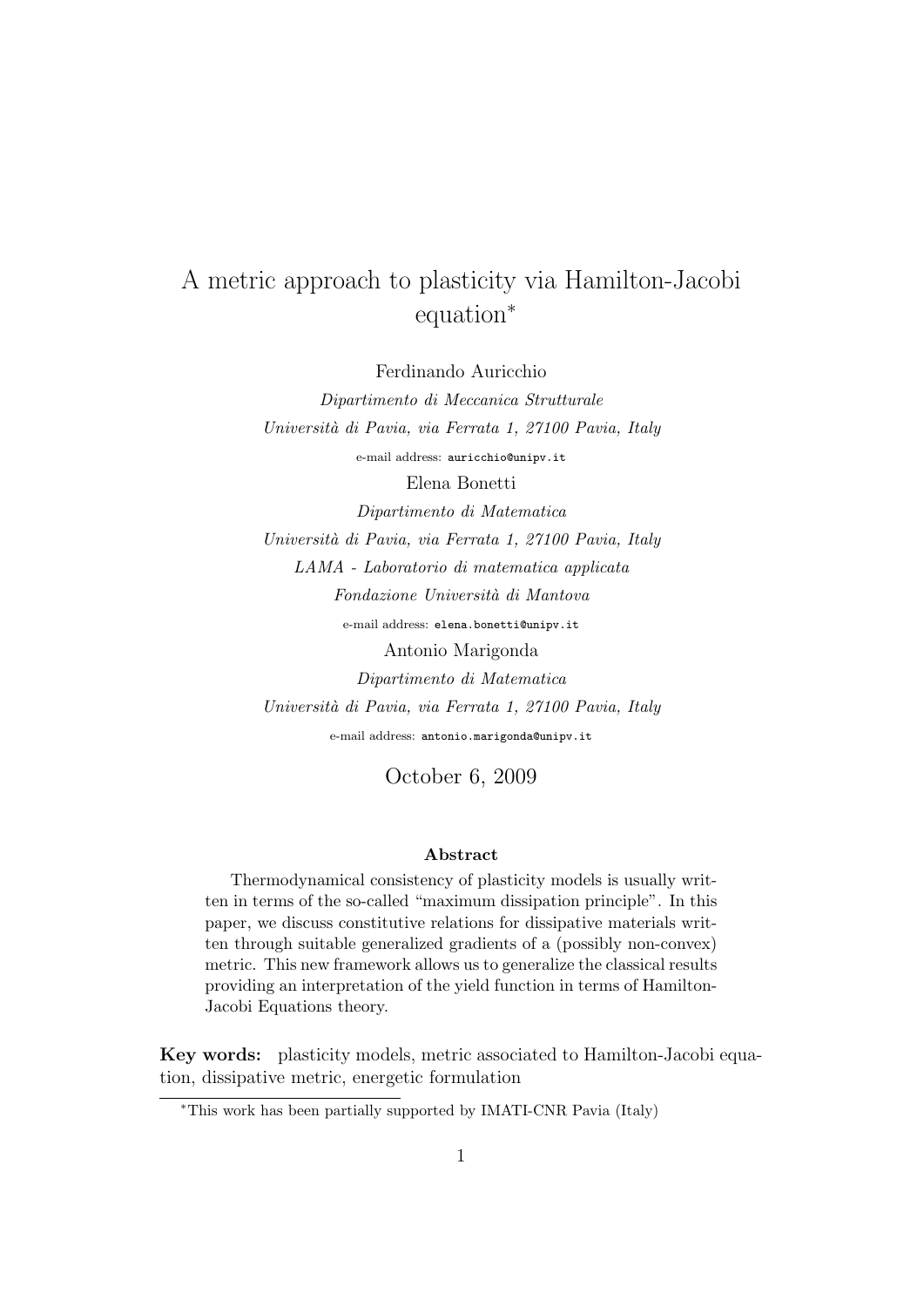## 1 Introduction

This paper deals with consistency of plasticity models with respect to thermodynamics laws. Indeed, it is known that in a classical formulation of plasticity theory thermodynamically consistency (cf., e.g., [7]) is expressed in terms of the so-called maximum dissipation principle.

Classical formulations assume that the elastic region corresponds to a convex set defined in terms of the stress, through the so called yield function. The stresses are constrained to belong to this set, whose boundary gives the plasticity surface. Hence, requiring that the evolution of the plastic deformation is normal to this region one gets the maximum dissipation principle, by convex analysis tools, from which the consistency of the model follows. This theory is based on the possibility of finding a convex elastic region described in terms of a convex yield-function.

However, the more frequent use of new materials in engineering applications and the consequent experimental investigations show that more complex and general yield criteria should be accounted for. Moreover, dealing directly with the second principle of thermodynamics we recall that the maximum dissipation principle is a sufficient but not a necessary condition. Thus, one may wonder if we can find more general constitutive relations between the stress and the plastic evolution, which turn out to be consistent with the second principle.

The main novelty of this paper consists in dealing with more general constitutive relations between the stress and the plastic evolution, ensuring thermodynamical consistency of the model. In particular, we deal with more general yield-function (non-convex and possibly depending on the state) defining the set of admissible dissipation for the system. Hence, we introduce the yield function and the set of admissible dissipations by use of the Hamilton-Jacobi theory, in terms of a suitably introduced dissipative metric.

We proceed into two directions, which are at the end equivalent. We first consider a "geometric" and "experimental" approach, prescribing the set of admissible dissipative forces. This set is required to be sufficiently smooth, but not necessary convex and it may depend on the state. Then, exploiting some results of Hamilton-Jacobi equation theory, we show that a "dissipative metric" is naturally associated to this set, in the sense that this metric is a solution of the Hamilton-Jacobi equation associated to the "dissipations" set. In particular this metric is defined in the set of the states and gives a measure of the dissipation produced along a trajectory. It is shown that the function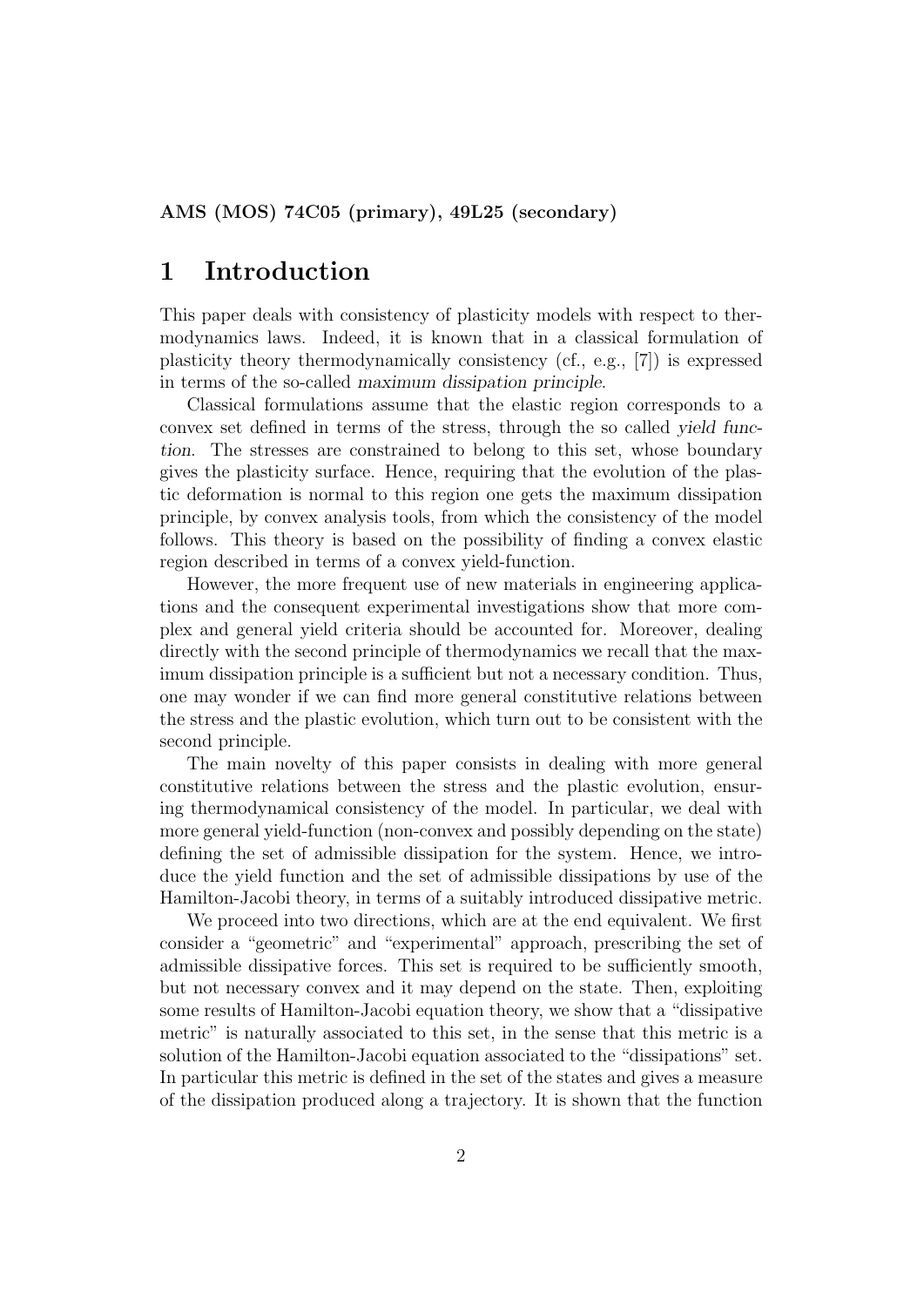in terms of which the equation is written corresponds to a (generalized) yield function. On the other hand we can proceed prescribing the yield function is known (sufficiently smooth but not necessarily convex!) and then define the set of admissible dissipative forces (as a sublevel of the yield function). Eventually, the relation between the dissipative forces and the dissipative evolution is written by a generalized sub-gradient of the dissipative metric. Note that this leads to the more classical relation in the case of a convex yield-function not depending on the state.

Before proceeding, let us briefly outline our work. We first introduce the model for plasticity, comparing two different approaches. The first is more classical, while the second one refers to a model introduced in the framework of phase transitions models. In both cases thermodynamical consistency is written by a duality relation between possible dissipative forces in the system and the evolution directions of the states. Thus, in the next part of the paper we mainly focus on constitutive relations for dissipation (and evolution). In Section 3.1 we introduce a geometrical approach to define the set of admissible dissipations. Then, it is proved that this set may be defined in terms of the solution (which is interpreted in terms of a dissipative metric) to an Hamilton-Jacobi equation. Hence, we investigate both the convex and non-convex cases. Eventually, in Section 3.4, we are able to find a suitable constitutive equation for dissipative forces in terms of the above introduced dissipative metric, ensuring (3.1). Finally, in Section 4 we focus on the main results of our analysis as well as some still open questions.

In the following we mainly use notation and results of the theory on Hamilton-Jacobi equation and dissipative distances. The reader may refer to Section 5 for all definitions and notation.

## 2 The model

In this Section we present the plasticity model we are going to investigate. We first recall the fundamental thermomechanical laws and then discuss constitutive assumptions for the involved physical quantities. We introduce two different approaches: the first mainly refers to a "classical" plasticity theory, as for example described by Lubliner in [7], the second one is less "classical" and it is based on a modelling theory originally introduced by Frémond for solid-solid phase transitions [5]. In this last case we consider internal plasticity variables whose evolution is governed by internal forces which have to be included in the global energy balance of the system. Thus, the principle of virtual power is generalized accounting for the action of internal forces and microscopic velocities.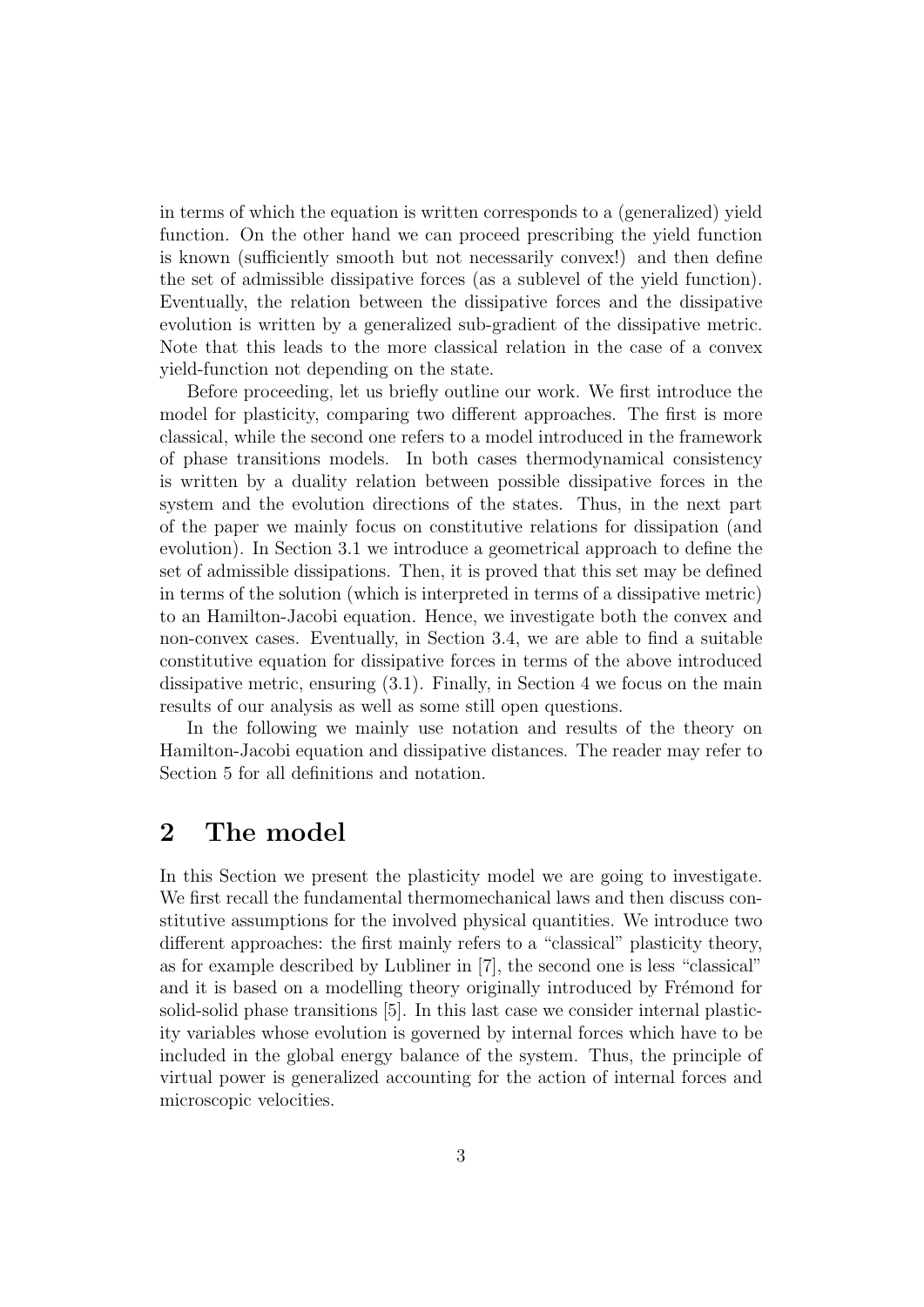### 2.1 Preliminaries and thermomechanical laws

We consider a body located in a (sufficiently smooth) bounded domain  $\Omega$ , whose boundary is  $\Gamma := \partial \Omega$  with **n** the outward normal unit vector. Hence, we use the following notation:  $\theta > 0$  is the absolute temperature,  $\eta$  the entropy, and  $e$  the internal energy; **u** the vector of (small) displacements,  $\mathbf{v} = \mathbf{u}_t$  the velocity field; a the acceleration;  $\rho$  the mass density. Finally, the symmetric linearized strain tensor  $\varepsilon$  is defined by

$$
\boldsymbol{\varepsilon} = \frac{1}{2} \left[ D \mathbf{u} + (D \mathbf{u})^T \right],
$$

while  $\sigma$  stands for the Cauchy stress tensor (cf. [7]).

We first recall the balance momentum equation, which can be deduced following two different approaches. In the first case it is prescribed a balance of internal and external forces holding in any subdomain  $\mathcal{D} \subset \Omega$ :

$$
\int_{\mathcal{D}} \rho \mathbf{b} + \int_{\partial \mathcal{D}} \boldsymbol{\sigma} \cdot \mathbf{n} = 0 \tag{2.1}
$$

where **b** is a (density) action at a distance, while the traction  $\sigma \cdot \mathbf{n}$  is a contact force. As (2.1) holds for any subdomain  $\mathcal{D} \subseteq \Omega$ , applying the Gauss Theorem, we get the equation

$$
\text{div }\boldsymbol{\sigma} + \rho \mathbf{b} = \mathbf{0} \quad \text{in } \Omega. \tag{2.2}
$$

Remark 2.1. Let us comment about the local version (2.2) of the momentum balance. Note that, in (2.1) boundary conditions for  $\sigma$  are not directly given. Usually, assuming (2.1) as balance law one has to specify them a posteriori. In the following we are showing a different approach in which the traction on the boundary  $\partial\Omega$  is directly written in the balance law, which is directly written in the domain  $\Omega$  but in a variational formulation, i.e. as a balance between the virtual power of interior and exterior forces.

The Principle of virtual power is written in the whole body  $\Omega$  and for any virtual velocity

$$
P_i + P_e = P_a \quad \text{in } \Omega,\tag{2.3}
$$

where  $P_i$  denotes the power of interior forces  $(-P_i)$  is usually denoted as "power of deformation", see [7]),  $P_e$  the power of exterior forces, and  $P_a$  the power of accelerations. The power of acceleration forces  $P_a$  is given by the time derivative of the kinetic energy  $K$  (associated to the virtual velocity  $\mathbf{v}$ ), i.e.

$$
K = \frac{1}{2} \int_{\Omega} \rho \mathbf{v} \cdot \mathbf{v} \quad \text{and} \quad P_a = K_t = \int_{\Omega} \rho \mathbf{v} \cdot \mathbf{a}.
$$
 (2.4)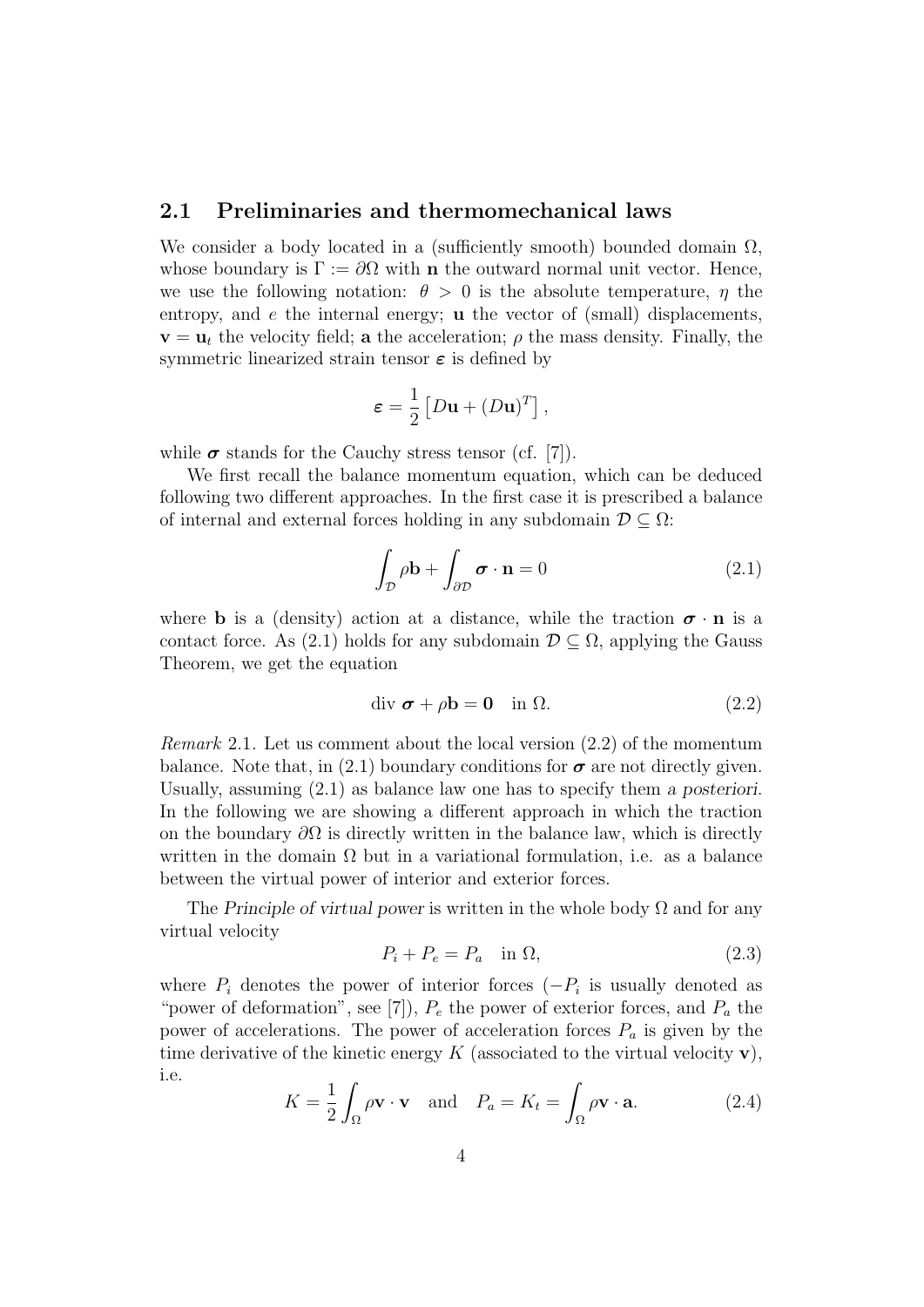Hence,  $P_e$  is written for any macroscopic velocity **v** as follows

$$
P_e = \int_{\Omega} \rho \mathbf{b} \cdot \mathbf{v} + \int_{\partial \Omega} \mathbf{t} \cdot \mathbf{v},\tag{2.5}
$$

where now **t** is a known traction acting on the boundary (see Remark 2.1). Finally, it is assumed that

$$
P_i = -\int_{\Omega} \boldsymbol{\sigma} \cdot D \mathbf{v}.
$$
 (2.6)

Let us point out that  $(2.6)$  reflects the fact that the power of interior forces is zero for any rigid motion.

Now let us comment about the derivation of (2.2) from (2.3). We assume that we are dealing with a quasi-static phenomenon, so that it is  $P_a = 0$ . As (2.3) has to be satisfied for any virtual velocity **v** in  $\Omega$ , (2.5) and (2.6) eventually lead to the momentum balance equation (2.2) combined with the boundary condition

$$
\boldsymbol{\sigma} \cdot \mathbf{n} = \mathbf{t} \quad \text{on } \partial \Omega. \tag{2.7}
$$

We introduce the First principle of thermodynamics

$$
\frac{d}{dt}(E+K) = P_e + Q \quad \forall \mathcal{D} \subseteq \Omega \tag{2.8}
$$

where K is the kinetic energy (cf.  $(2.4)$ ) considered in a subdomain  $\mathcal{D}, E(\mathcal{D})$ the (total) internal energy  $(e$  is the internal energy density)

$$
E(\mathcal{D}) := \int_{\mathcal{D}} \rho e,\tag{2.9}
$$

and  $P_e$  (cf. (2.5)) is now the actual power of the exterior forces in a subdomain  $\mathcal D$  (i.e. it is written for the actual velocity and in  $\mathcal D$ ). Equation (2.8) states that the variation of the (internal and kinetic) energy in any subdomain of the system is given by the actual power of external forces and the heat amount in the body portion, represented by

$$
Q := \int_{\mathcal{D}} \rho r - \int_{\partial \mathcal{D}} \mathbf{q} \cdot \mathbf{n}.
$$
 (2.10)

Here, r is a heat density volume source and  $\mathbf{q} \cdot \mathbf{n}$  the heat flux through the boundary. Recalling that  $P_a = K_t$ , the first principle (2.8) can be rewritten by use of (2.3) as follows

$$
\frac{d}{dt}E = -P_i + Q \quad \forall \mathcal{D} \subseteq \Omega,\tag{2.11}
$$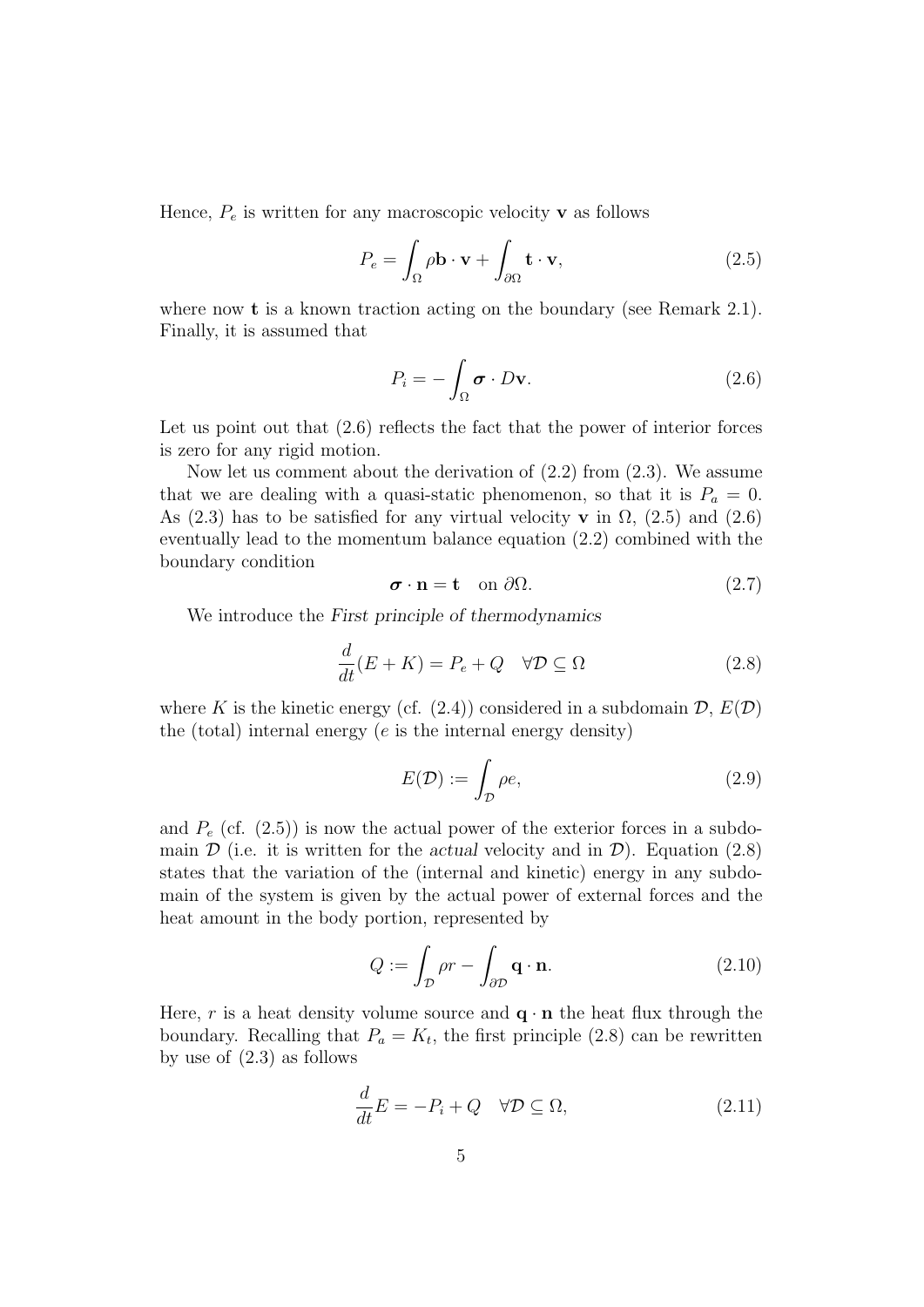where  $P_i$  is the actual power of interior forces. It is of the form

$$
P_i = \int_{\mathcal{D}} p_i.
$$

To write a "local energy balance", we exploit the Gauss theorem (cf. (2.10) and  $(2.9)$  and get in  $\Omega$ 

$$
\rho e_t + \text{div } \mathbf{q} = \rho r - p_i. \tag{2.12}
$$

The Second principle of thermodynamics is written in the form of the Clausius-Duhem inequality as follows (we directly write it in  $\Omega$  for the sake of simplicity)

$$
\frac{d}{dt}\Xi \ge \widetilde{Q},\tag{2.13}
$$

where the "total" entropy is

$$
\Xi := \int_{\Omega} \rho \eta,\tag{2.14}
$$

with  $\eta$  the entropy density. The "entropy amount"  $\widetilde{Q}$  is defined in terms of the entropy flux  $q/\theta$ , i.e.

$$
\widetilde{Q} := \int_{\Omega} \rho \frac{r}{\theta} - \int_{\Gamma} \left(\frac{\mathbf{q}}{\theta}\right) \cdot \mathbf{n}.
$$
\n(2.15)

The second principle corresponds to assume that the variation of the entropy of the body is greater than the entropy amount given to the body by heat flux and heat external sources renormalized by the temperature. In fact it requires that some dissipation appears in the system and it is non-negative. As for the internal energy balance (cf. (2.12)) we are allowed to write the local version of the second principle (2.13) by use of the Gauss Theorem applied to  $(2.15)$  and  $(2.14)$ 

$$
\rho \eta_t - \rho \frac{r}{\theta} + \text{div} \left( \frac{\mathbf{q}}{\theta} \right) \ge 0. \tag{2.16}
$$

### 2.2 State variables, energy potentials, and constitutive relations

The choice of the state variables, in terms of which the thermomechanical equilibrium of the system is defined, depends on the physical problem to be described. In the following we fix as state variables

$$
\mathcal{E} = \{\theta, \varepsilon, \varepsilon^p\},\
$$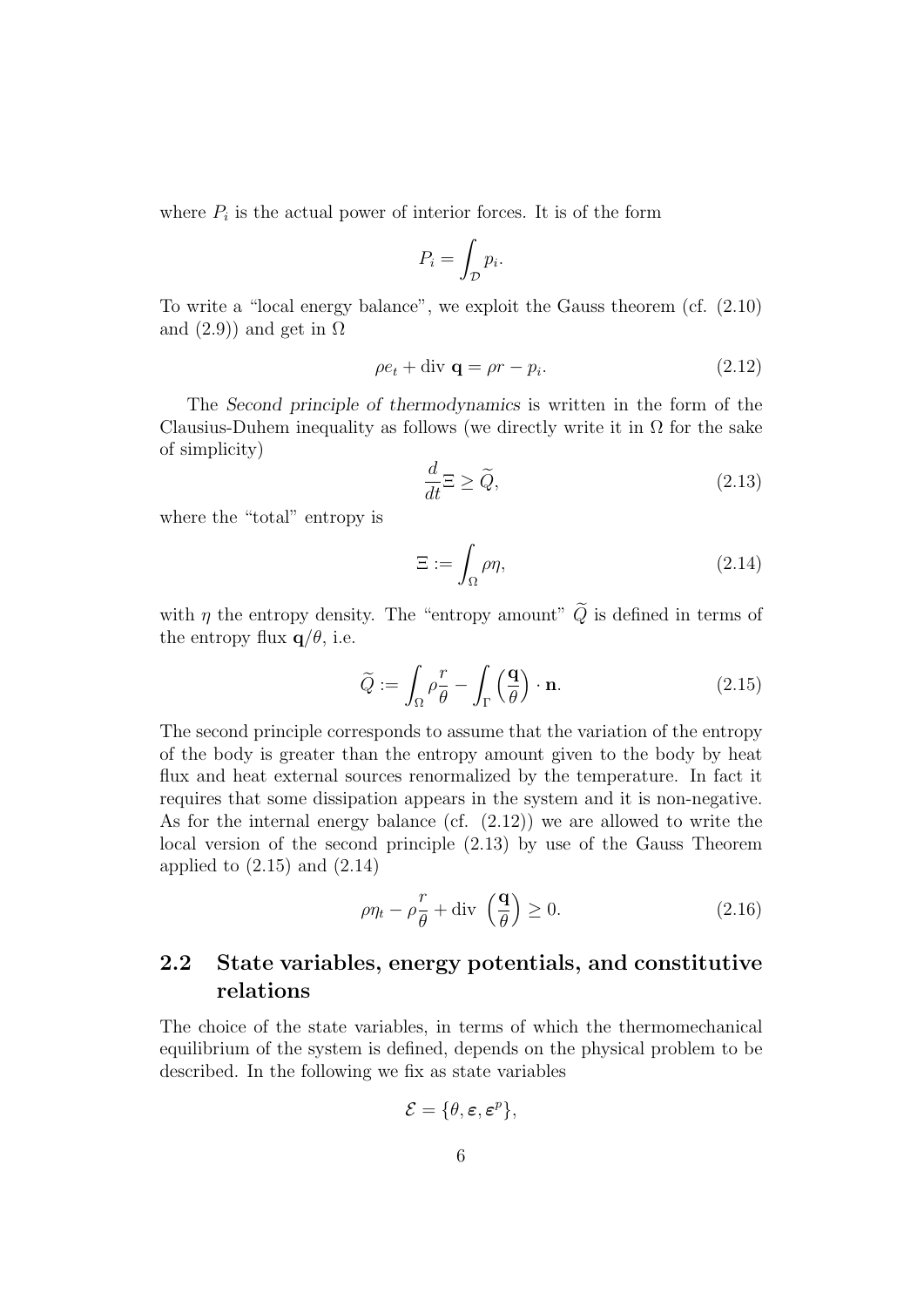where the absolute temperature  $\theta$  and the strain  $\epsilon$  are the external ones, while plastic strain  $\varepsilon^p$  is an internal one.

Internal variables are related to the (micro)-structure of the material and, in general, it is not possible to measure them directly, which is the reason why they are called "internal".

Following a theory known as "associated local state" (cf. [6]) we assume that there exists a thermodynamical potential describing the equilibrium of the system at each instant of its evolution (in our case we consider the free energy functional). A system is in thermomechanical equilibrium if the state variables remain constant, that is the system has no tendency to change if there is no change in the external controls. Thus, the state of the equilibrium is defined by the stationary points of this potential, which depends only on  $\mathcal E$  (and not on velocities).

The free energy functional  $\Psi(\mathcal{E})$  is related to the internal energy e, the entropy  $\eta$ , and the absolute temperature  $\theta$  by the Helmhotz relation (cf. Remark 2.2)

$$
\Psi = e - \theta \eta \quad \text{with} \quad \eta = -\frac{\partial \Psi}{\partial \theta}.
$$
\n(2.17)

Remark 2.2. For the sake of completeness and in order to justify (2.17), let us point out how  $\Psi$  is defined.

In thermodynamics the entropy  $\eta$  can be chosen as state variable in place of the temperature  $\theta$ . Hence, in this case, the associated energy functional is the internal energy functional  $e(\eta, \cdot)$ , which is known to be convex w.r.t. the entropy  $\eta$ . Hence, its Legendre transformation, taken w.r.t.  $\eta$ , is defined by

$$
e^*(\boldsymbol{\varepsilon}, \theta, \boldsymbol{\varepsilon}^p) = \sup_{\eta} \{ \eta \theta - e(\boldsymbol{\varepsilon}, \eta, \boldsymbol{\varepsilon}^p) \},
$$
\n(2.18)

where the temperature

$$
\theta = \frac{\partial e}{\partial \eta}
$$

is the conjugate variable of the entropy. The free energy functional  $\Psi$  is defined as

$$
\Psi(\varepsilon, \theta, \varepsilon^p) := -e^*(\varepsilon, \theta, \varepsilon^p),\tag{2.19}
$$

so that, in particular, it turns out to be concave w.r.t. the temperature. Then, assuming that the functional  $e$  is sufficiently regular, standard convex analysis arguments applied to (2.19) and (2.18) lead to (2.17)

Now, we can rewrite local energy balance (2.12) by use of (2.17), applying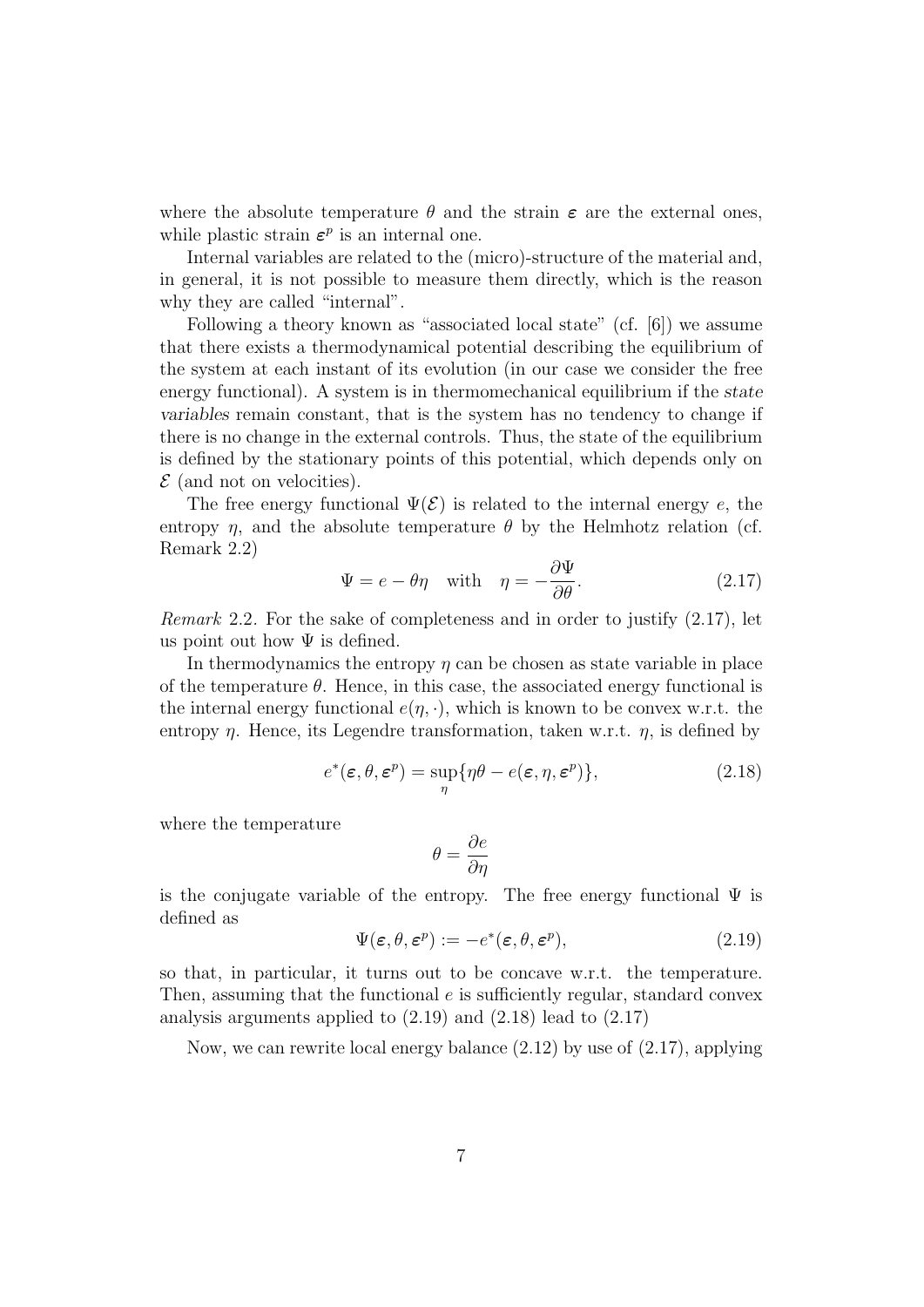the chain rule. We get

$$
\rho e_t + \text{div } \mathbf{q} = \rho (\Psi + \theta \eta)_t + \text{div } \theta \frac{\mathbf{q}}{\theta}
$$
\n
$$
= \rho \left( \frac{\partial \Psi}{\partial \theta} \theta_t + \frac{\partial \Psi}{\partial \varepsilon} \varepsilon_t + \frac{\partial \Psi}{\partial \varepsilon^p} \varepsilon^p{}_t + \theta_t \eta + \theta \eta_t \right)
$$
\n
$$
+ \theta \text{div } \frac{\mathbf{q}}{\theta} + \frac{\mathbf{q}}{\theta} \nabla \theta = \rho r - p_i.
$$
\n(2.20)

Then, recalling that

$$
\eta = -\frac{\partial \Psi}{\partial \theta}
$$

(cf.  $(2.17)$ ) two terms cancel and, from  $(2.20)$ , we eventually get

$$
\theta \left( \rho \eta_t + \text{div} \, \frac{\mathbf{q}}{\theta} - \frac{\rho r}{\theta} \right) = -p_i - \rho \frac{\partial \Psi}{\partial \varepsilon} \varepsilon_t - \rho \frac{\partial \Psi}{\partial \varepsilon^p} \varepsilon^p_t - \frac{\mathbf{q}}{\theta} \nabla \theta. \tag{2.21}
$$

Comparing (2.21) with (2.16) we are able to find conditions to ensure thermodynamical consistency. Indeed, (2.16) follows from (2.21) once it is ensured that (recall that  $\theta > 0$ )

$$
-p_i - \rho \frac{\partial \Psi}{\partial \varepsilon} \varepsilon_t - \rho \frac{\partial \Psi}{\partial \varepsilon^p} \varepsilon^p_t - \frac{\mathbf{q}}{\theta} \nabla \theta \ge 0.
$$
 (2.22)

Our aim is to give constitutive relations for the involved physical quantities and specify some properties required on the energy potential(s) to satisfy  $(2.22)$  (and consequently  $(2.16)$ ).

First, the heat flux law for  $q$  is chosen to satisfy

$$
-\frac{\mathbf{q}}{\theta}\nabla\theta \ge 0. \tag{2.23}
$$

We do not enter the details of this choice as we are mainly dealing with isothermal case. In the case of the Fourier heat flux law it is  $\mathbf{q} = -\lambda \nabla \theta$ ,  $\lambda > 0$ .

Now, it remains to ensure that

$$
-p_i - \rho \frac{\partial \Psi}{\partial \varepsilon} \varepsilon_t - \rho \frac{\partial \Psi}{\partial \varepsilon^p} \varepsilon^p_t \ge 0.
$$
 (2.24)

We are presenting two different possibilities. The first idea follows a more "classical" approach, as for example presented in the textbook by Lubliner [7]. The second one follows a somehow less "classical" approach, introduced for (solid-solid) phase transitions by Frémond (cf.  $[5]$ ). The difference between the two approaches mainly consists in definition of the power of internal forces  $p_i$ .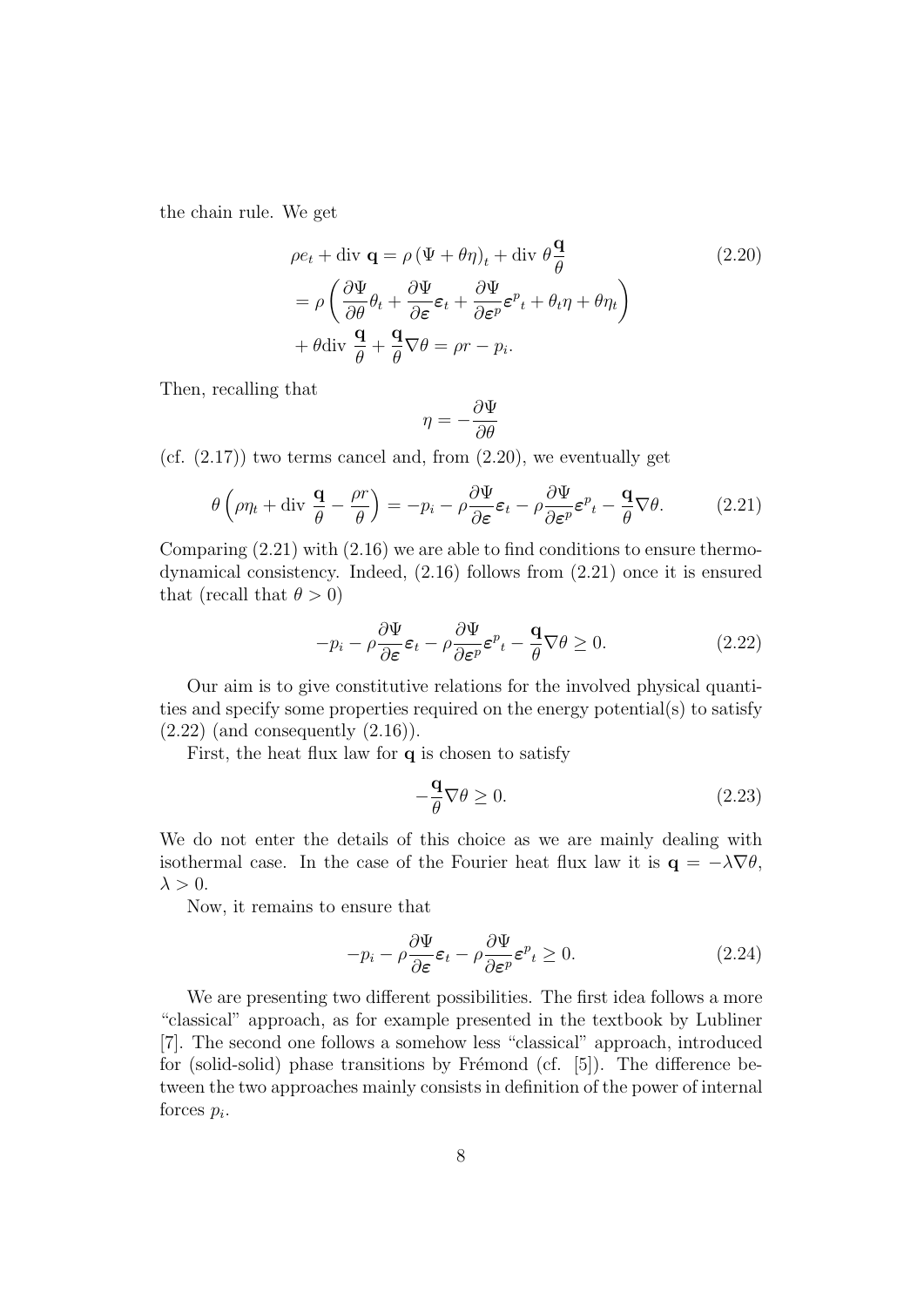### 2.3 Approach 1 (cf. [6] and [7])

The power of internal forces  $p_i$  is written as in  $(2.6)$ , for any macroscopic velocity **v**. Thus, combining  $(2.6)$ , written for the actual velocity  $\mathbf{u}_t$  (so that  $D\mathbf{u}_t = \boldsymbol{\varepsilon}_t$ , with (2.24) yields

$$
\left(\boldsymbol{\sigma} - \rho \frac{\partial \Psi}{\partial \boldsymbol{\varepsilon}}\right) \boldsymbol{\varepsilon}_t - \rho \frac{\partial \Psi}{\partial \boldsymbol{\varepsilon}^p} \boldsymbol{\varepsilon}^p_t \ge 0. \tag{2.25}
$$

Expression (2.25) highlights the presence of two possible "dissipative" forces, i.e. possible forces which may produce dissipation, defined as

$$
\boldsymbol{\sigma}^d := \boldsymbol{\sigma} - \rho \frac{\partial \Psi}{\partial \boldsymbol{\varepsilon}}, \quad \mathbf{A} := -\rho \frac{\partial \Psi}{\partial \boldsymbol{\varepsilon}^p}, \tag{2.26}
$$

where  $\sigma^d$  is the difference between the actual stress and the "non dissipative" stress  $\rho \frac{\partial \Psi}{\partial \varepsilon}$  while **A** stands for a plasticity force. Then, letting  $\mathbf{F}^d = (\sigma^d, \mathbf{A})$ we can rewrite  $(2.25)$  as  $\mathbf{F}^d \cdot (\boldsymbol{\varepsilon}_t, \boldsymbol{\varepsilon}^p_t) \geq 0$ .

In order to ensure that (2.25) holds one has to find suitable constitutive equations for  $\mathbf{F}^d = (\boldsymbol{\sigma}^d, \mathbf{A})$ . This problem will be faced in the next Sections. In the general theory for plasticity, as presented by Lubliner, constitutive conditions (2.25) are ensured by an evolution equation written for  $\varepsilon^p$  and completing the system (cf. (2.2)).

Remark 2.3. Let us now briefly comment on relation between (2.25) and the classical theory for plasticity. We give some further details on a possible evolution law for  $\varepsilon^p$  used in the literature. For simplicity, let now  $\rho = 1$  and consider the isothermal case. The energy  $\Psi(\varepsilon, \varepsilon^p)$  is usually introduced as

$$
\Psi(\varepsilon, \varepsilon^p) = \frac{1}{2} (\varepsilon - \varepsilon^p) \mathbf{E} (\varepsilon - \varepsilon^p), \tag{2.27}
$$

**E** being the elasticity matrix. Then, it is assumed that  $\sigma^d = 0$  so that it follows (cf.  $(2.26)$ )

$$
\boldsymbol{\sigma} = \frac{\partial \Psi}{\partial \boldsymbol{\varepsilon}} = \mathbf{E}(\boldsymbol{\varepsilon} - \boldsymbol{\varepsilon}^p), \quad \mathbf{A} = -\frac{\partial \Psi}{\partial \boldsymbol{\varepsilon}^p} = \mathbf{E}(\boldsymbol{\varepsilon} - \boldsymbol{\varepsilon}^p) = \boldsymbol{\sigma}.
$$
 (2.28)

Thus, by virtue of (2.28), (2.25) simply leads to

$$
\sigma \varepsilon_t^p \ge 0. \tag{2.29}
$$

In order to ensure (2.29) constitutive relations are recovered by means of a convex yield function f defining the set  $\widetilde{K}$  of admissible dissipative forces or, as it is  $\mathbf{A} = \boldsymbol{\sigma}$ , of admissible stresses,

$$
\widetilde{K} := \{ \sigma : f(\sigma) \le 0 \}. \tag{2.30}
$$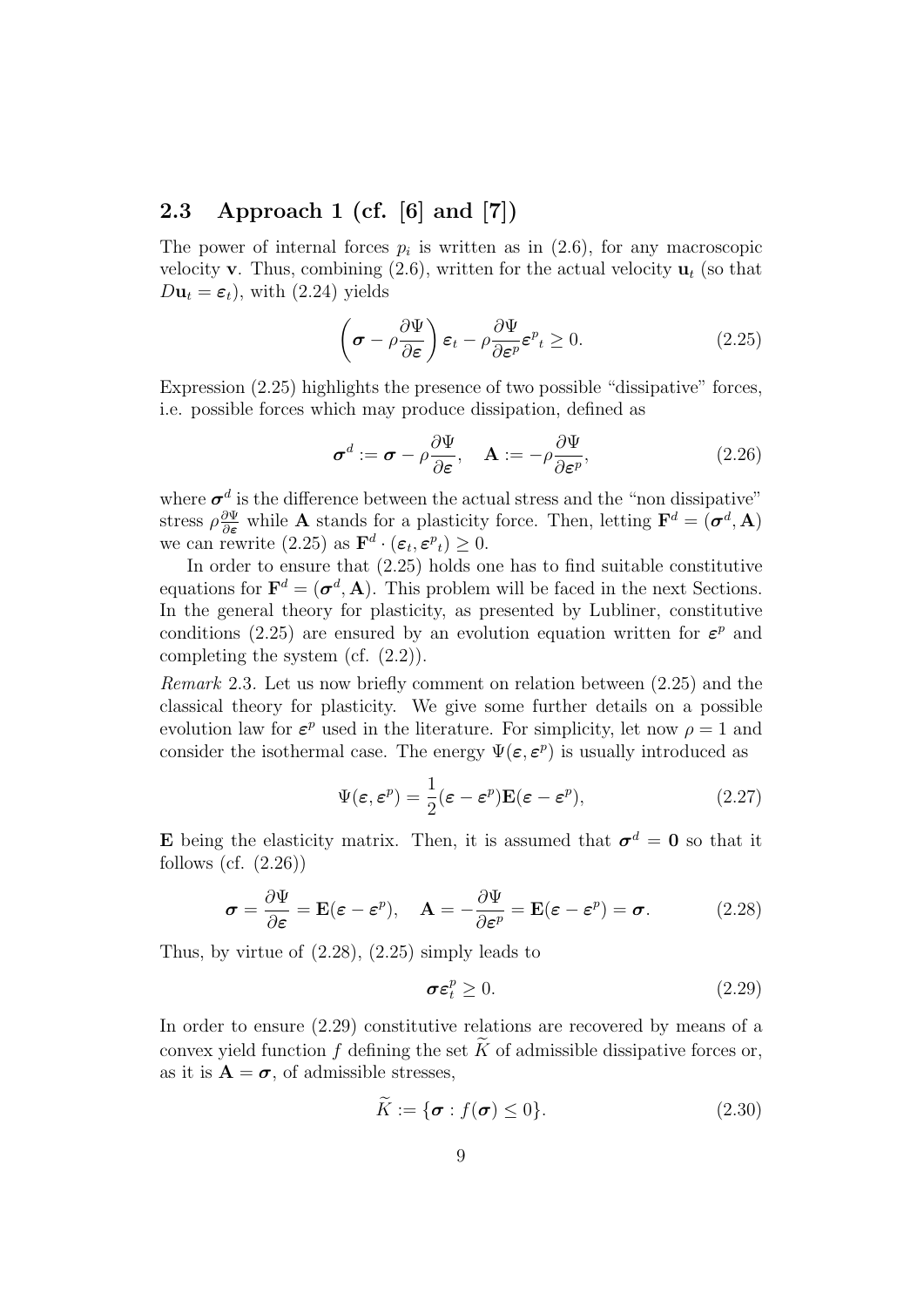As f is convex it follows that  $K$  is a convex set. Hence, it is prescribed the following constitutive relation between velocities  $\varepsilon^{p}_{t}$  and dissipative pasticity force  $\mathbf{A} = \boldsymbol{\sigma}$  (cf. (2.28))

$$
\varepsilon_t^p \in \partial I_{\widetilde{K}}(\sigma),\tag{2.31}
$$

where  $I_{\tilde{\kappa}}$  is the indicator function of the convex  $\tilde{K}$  and the subdifferential is intended in the sense of convex analysis (so that it is in particular a maximal monotone graph). For the sake of completeness, we recall that the domain of the subdifferential operator is  $\widetilde{K}$  and  $\partial I_{\widetilde{K}}(\sigma) = 0$  if  $\sigma$  belongs to the interior of  $\widetilde{K}$  while  $\partial I_{\widetilde{K}}$  is the normal to the boundary if  $\sigma$  is on the boundary of the convex set. Thus, by definition of the subdifferential (cf. [2]), it follows

$$
\varepsilon_t^p(\mathbf{y} - \boldsymbol{\sigma}) \le 0 \quad \forall \mathbf{y} \in \widetilde{K}, \tag{2.32}
$$

which is known as the "maximum dissipation principle". Note that in the case  $0 \in K$ , (2.32) implies that (2.29) holds. Moreover, let us point out that relation (2.31) represents a constraint on A, and thus on  $\sigma$ , as it implies  $\sigma \in K$ .

Hence, one could introduce a dissipative functional  $\Phi$  (which is usually called pseudo-potential of dissipation, see the subsequent Approach 2 for further details) depending only on the velocity  $\varepsilon^{p}_{t}$  (recall that  $\sigma^{d} = 0$ ). More precisely, the functional  $\Phi$  is the convex conjugate function of the indicator of the set  $\tilde{K}$ , defined by (2.30),  $I_{\tilde{K}}(\sigma)$ . It is

$$
\Phi(\boldsymbol{\varepsilon}^p_t) = I_{\tilde{K}}^*(\boldsymbol{\varepsilon}^p_t) = \sup_{\boldsymbol{\sigma}} (\boldsymbol{\sigma}\boldsymbol{\varepsilon}^p_t - I_{\tilde{K}}(\boldsymbol{\sigma})) = \sup_{f(\boldsymbol{\sigma}) \le 0} \boldsymbol{\sigma}\boldsymbol{\varepsilon}^p_t,\tag{2.33}
$$

where f is the yield function defining the set of admissible stresses  $\tilde{K}$ . It is known from convex analysis that

$$
\partial \Phi = (\partial I_{\tilde{K}})^{-1}.
$$
\n(2.34)

Thus (2.31) can be rewritten as

$$
\mathbf{A} = \boldsymbol{\sigma} = \partial \Phi(\boldsymbol{\varepsilon}^p_t) = (\partial I_{\widetilde{K}})^{-1} (\boldsymbol{\varepsilon}^p_t). \tag{2.35}
$$

### 2.4 Approach 2

We now extend to plasticity a different approach, originally proposed by Frémond to describe solid-solid phase transitions. In this theory, providing a macroscopic description of the phenomenon, the forces which are responsible for (microscopic) changes in the structure of the material have to be included in the global balance of the energy of the thermomechanical system itself (cf.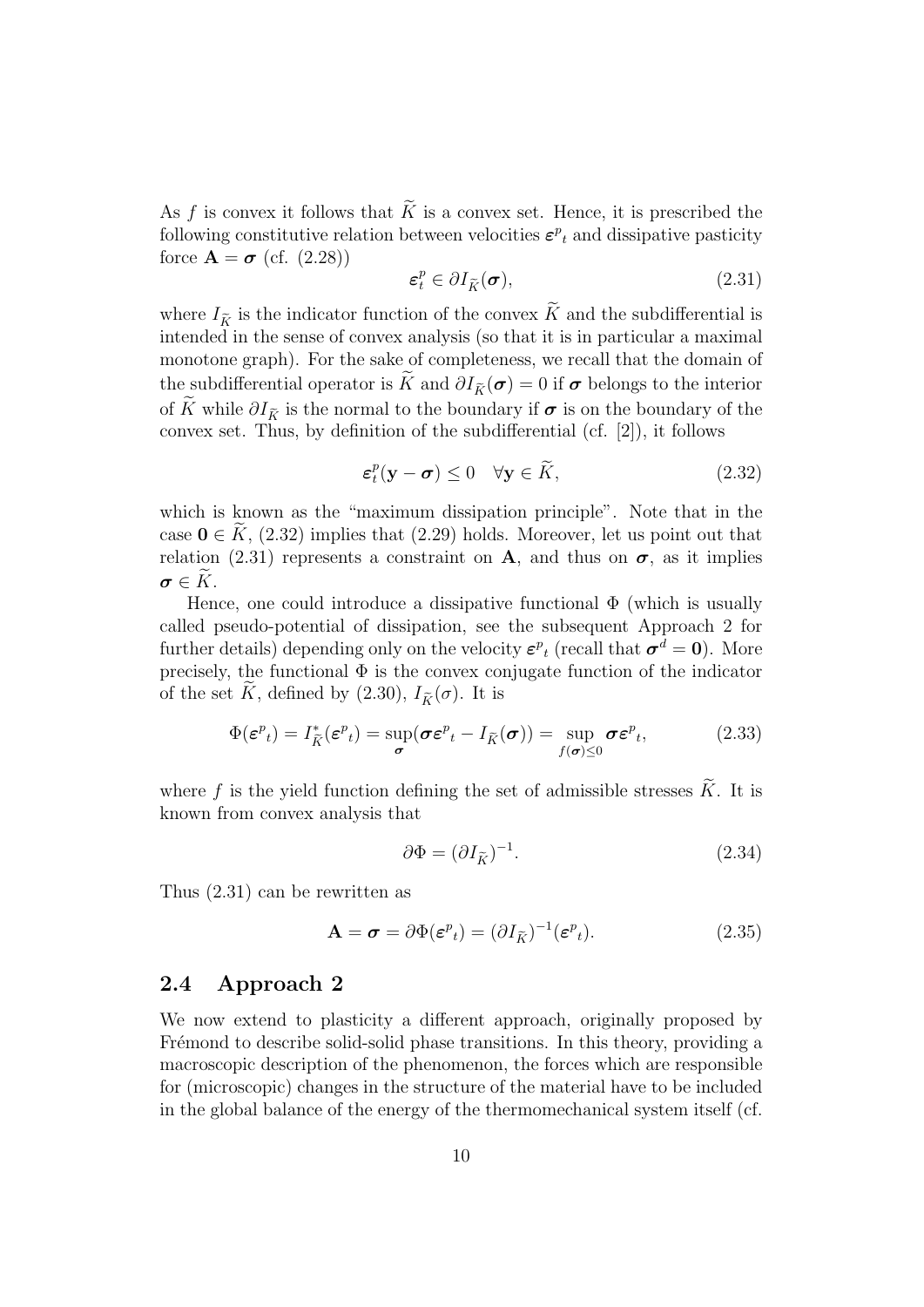$(2.12)$ ). This leads to a generalized definition of  $p_i$  including the effects of micro-forces and velocities (related to the evolution of internal variables). One directly recovers two balance equations: the classical momentum balance and a new balance equation for internal variables. In this paper we present a new application of this theory to plasticity.

Now, let us make precise our approach. We consider two different virtual velocities: a macroscopic velocity **v** and a microscopic velocity  $\gamma$  (the corresponding actual velocities are  $\mathbf{u}_t$  and  $\boldsymbol{\varepsilon}^p{}_{t}$ , respectively). The external power is defined as in  $(2.5)$ , i.e. it is assumed that there are not exterior forces acting at a microscopic level. The power of interior forces  $P_i$  is now written for any **v** and  $\gamma$ . We have

$$
P_i = -\int_{\Omega} \boldsymbol{\sigma} \cdot D\mathbf{v} - \int_{\Omega} \mathbf{B} \cdot \boldsymbol{\gamma}.
$$
 (2.36)

Here, B can be interpreted as an internal force responsible for the evolution of  $\varepsilon^p$ .

Remark 2.4. Note that (2.36) is in accordance with the axiom of rigid motions. Indeed for a rigid motion  $(Dv = 0)$  no changes occur in the microstructure of the system and consequently internal variables do not evolve, yielding  $\gamma = 0$ .

As (2.36) and (2.5) are written for any  $\gamma$  and v, we recover two balance equations: the momentum balance (2.2) and the following new balance equation

$$
\mathbf{B} = \mathbf{0}.\tag{2.37}
$$

Hence, we combine (2.22) (and (2.23)) with (2.36), written in  $\Omega$  and for the actual velocities  $\mathbf{u}_t$  (and  $\boldsymbol{\varepsilon}_t$ ) in place of  $\mathbf{v}$  (and  $D\mathbf{v}$ ) and  $\boldsymbol{\varepsilon}^p{}$  in place of  $\boldsymbol{\gamma}$ . We get the condition for thermodynamical consistency (cf.  $(2.24)$ )

$$
\left(\boldsymbol{\sigma} - \rho \frac{\partial \Psi}{\partial \boldsymbol{\varepsilon}}\right) \boldsymbol{\varepsilon}_t + \left(\mathbf{B} - \rho \frac{\partial \Psi}{\partial \boldsymbol{\varepsilon}^p}\right) \boldsymbol{\varepsilon}^p_t \ge 0. \tag{2.38}
$$

Equation (2.38) highlights the presence of two possible dissipative forces, i.e. possible forces which amy produce dissipation, defined as

$$
\boldsymbol{\sigma}^d := \boldsymbol{\sigma} - \rho \frac{\partial \Psi}{\partial \boldsymbol{\varepsilon}}, \quad \mathbf{B}^d := \mathbf{B} - \rho \frac{\partial \Psi}{\partial \boldsymbol{\varepsilon}^p}
$$

i.e. as the difference between  $\sigma$  and **B** and non dissipative forces  $\sigma^{nd}$  and  $\mathbf{B}^{nd}$ , where

$$
\boldsymbol{\sigma} = \boldsymbol{\sigma}^{nd} + \boldsymbol{\sigma}^d, \quad \boldsymbol{\sigma}^d := \boldsymbol{\sigma} - \rho \frac{\partial \Psi}{\partial \boldsymbol{\varepsilon}}, \quad \boldsymbol{\sigma}^{nd} := \rho \frac{\partial \Psi}{\partial \boldsymbol{\varepsilon}}, \tag{2.39}
$$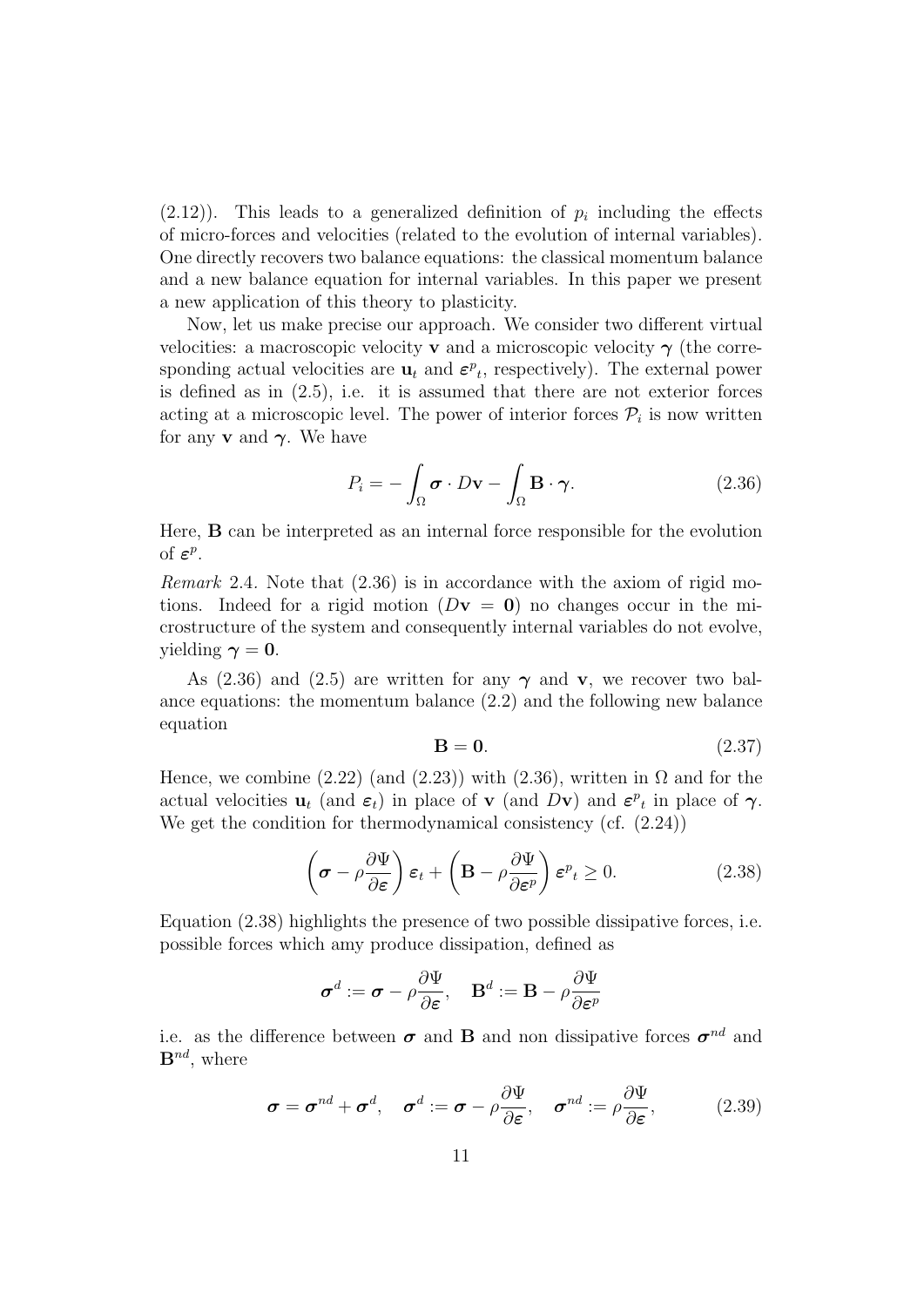and

$$
\mathbf{B} = \mathbf{B}^{nd} + \mathbf{B}^d, \quad \mathbf{B}^d := \mathbf{B} - \rho \frac{\partial \Psi}{\partial \varepsilon^p}, \quad \mathbf{B}^{nd} := \rho \frac{\partial \Psi}{\partial \varepsilon^p}.
$$
 (2.40)

Thus, (2.38) is rewritten as

$$
\mathbf{F}^d \cdot (\boldsymbol{\varepsilon}_t, \boldsymbol{\varepsilon}^p_t) \ge 0, \quad \mathbf{F}^d := (\boldsymbol{\sigma}^d, \mathbf{B}^d). \tag{2.41}
$$

Now, let us discuss constitutive relations for  $\sigma^d$  and  $\mathbf{B}^d$  ensuring (2.41). In the theory for phase transitions by Frémond  $(2.41)$  is ensured assuming the existence of pseudo-potential of dissipation  $\Phi$  depending on velocities  $(\epsilon_t, \epsilon^p_t)$ . This functional (cf. [14]) is convex, lower semicontinuous, and assumes its minimum 0 when  $(\epsilon_t, \epsilon^p_t) = (0, 0)$ . Indeed, prescribing the constitutive relation

$$
\mathbf{F}^d = (\boldsymbol{\sigma}^d, \mathbf{B}^d) \in \partial \Phi(\boldsymbol{\varepsilon}_t, \boldsymbol{\varepsilon}^p_t) = \left(\frac{\partial \Phi}{\partial \boldsymbol{\varepsilon}_t}, \frac{\partial \Phi}{\partial \boldsymbol{\varepsilon}^p_t}\right) \tag{2.42}
$$

where the subdifferential  $\partial \Phi$  is intended in the sense of convex analysis (it is a possible multivalued operator), (2.42) ensures that (2.41) holds by definition of the subdifferential. Due to (2.39), (2.40), and constitutive relation (2.42),  $\sigma$  and **B** in (2.2) and (2.37) are eventually defined by

$$
\boldsymbol{\sigma} = \rho \frac{\partial \Psi}{\partial \boldsymbol{\varepsilon}} + \frac{\partial \Phi}{\partial \boldsymbol{\varepsilon}_t}, \quad \mathbf{B} = \rho \frac{\partial \Psi}{\partial \boldsymbol{\varepsilon}^p} + \frac{\partial \Phi}{\partial \boldsymbol{\varepsilon}^p_t}.
$$
 (2.43)

In the following of the paper, we are going to generalize the theory. Our idea is to find dissipative functionals (in place of  $\Phi$  in (2.43) and (2.42)) which are not necessarily convex but leading to (2.41).

Remark 2.5. Let us now comment on the relation between the above approach and the more classical model for plasticity, as that detailed in Remark 2.3. Let  $\rho = 1$  and fix the isothermal case. Assume (2.27), so that (cf. (2.39) and  $(2.40)$ 

$$
\boldsymbol{\sigma}^{nd} = \mathbf{E}(\boldsymbol{\varepsilon} - \boldsymbol{\varepsilon}^p), \quad \mathbf{B}^{nd} = -\mathbf{E}(\boldsymbol{\varepsilon} - \boldsymbol{\varepsilon}^p) = -\boldsymbol{\sigma}^{nd}.
$$
 (2.44)

Hence, let the pseudo-potential  $\Phi$  do not depend on  $\varepsilon_t$ , so that  $\sigma^d = 0$  and  $\sigma = \sigma^{nd}$  (see (2.42) and (2.43)). In particular, a possible choice for  $\Phi$  is (cf. Remark 2.3) is the convex conjugate function of the indicator of the set  $\widetilde{K}$ , defined by (2.30),  $I_{\tilde{K}}(\sigma)$ . Thus, as it is (cf. (2.42))

$$
\mathbf{B}^d = \partial \Phi(\boldsymbol{\varepsilon}^p_t) = (\partial I_{\tilde{K}})^{-1} (\boldsymbol{\varepsilon}^p_t), \tag{2.45}
$$

using (2.44), (2.43) (see (2.40) and (2.42)), and (2.45) in (2.37), we get the balance equation

$$
(\partial I_{\tilde{K}})^{-1}(\boldsymbol{\varepsilon}^p_t) - \boldsymbol{\sigma} \ni \mathbf{0},\tag{2.46}
$$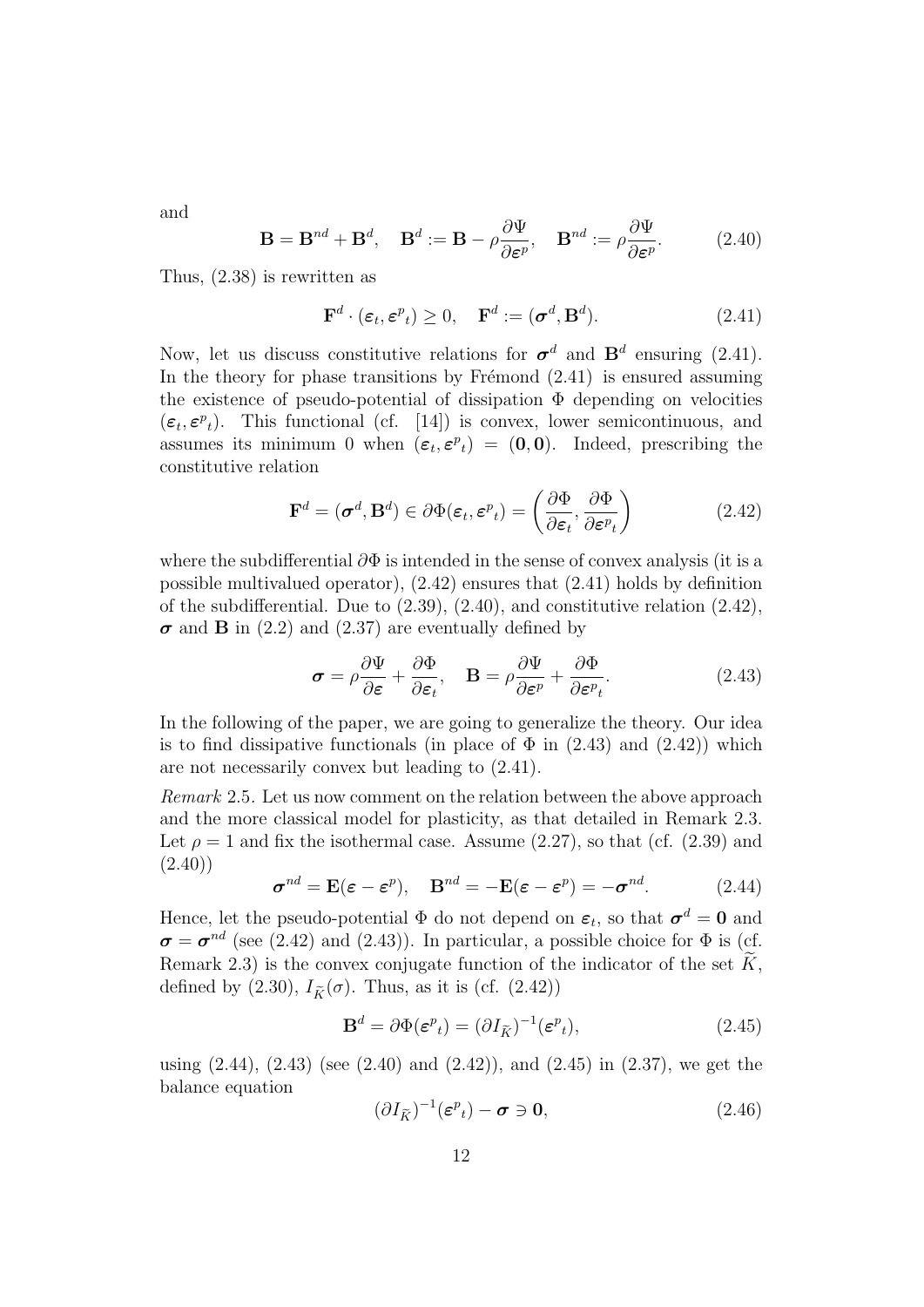from which (2.31) is recovered just inverting the graph  $(\partial I_{\tilde{K}})^{-1}$ , i.e.

$$
\boldsymbol{\varepsilon}^{p}{}_{t} \in \partial I_{\widetilde{K}}(\boldsymbol{\sigma}).
$$

Remark 2.6. In both the previous approaches (2.22) is ensured through some duality relation between dissipative forces and velocities. However this duality is guaranteed in the classical situation in the framework of convex analysis.

We are going to generalize this argument, dealing with "dissipative" potentials (as  $\Phi$ ) defined in terms of yield functions which are not necessarily convex.

# 3 Ensuring thermodynamical consistency: a new idea

Thermodynamical consistency of our model is ensured once the second-law of thermodynamics turns out to be satisfied. More precisely, our aim is to find suitable constitutive relations for  $\mathbf{F}^d$  in order to ensure that

$$
\mathbf{F}^d \cdot (\varepsilon_t, \varepsilon^p_t) \ge 0 \tag{3.1}
$$

which leads to  $(2.41)$  or  $(2.38)$ , depending on the approach we choose. Hence, we let the density be constant and  $\rho = 1$ . Finally, we restrict our analysis to the isothermal case, just for the sake of simplicity.

Our aim is to generalize the convex framework in which (3.1) has been considered in the literature (see Remarks 2.3 and 2.5). In particular, we will charaterize dissipation through a dissipative metric enhancing the model to be consistent with respect to thermodynamics. We will discuss later in which sense this metric is related with a (generalized) yield function and defines the set of admissible dissipations. Let us point out that we are able to weak assumptions on the "yield" function and, consequently, on the set of admissible dissipations (cf. (2.30)), including less smooth and possible nonconvex relations. Secondly, we account for local effects in the model, that is we prescribe that the admissible dissipation depends on the actual state of the material.

Remark 3.1. For the sake of completeness, we give some comments on possible relations between our approach and the well-known Energetic Formu*lation models* by Mielke (cf., e.g., [8], [9], [10], [11], [12], [13] and references therein), which are based on some "dissipative metric". Actually, we characterize the dissipative metric as the (unique viscosity) solution of an Hamilton-Jacobi equation, involving the yield function (in our approach a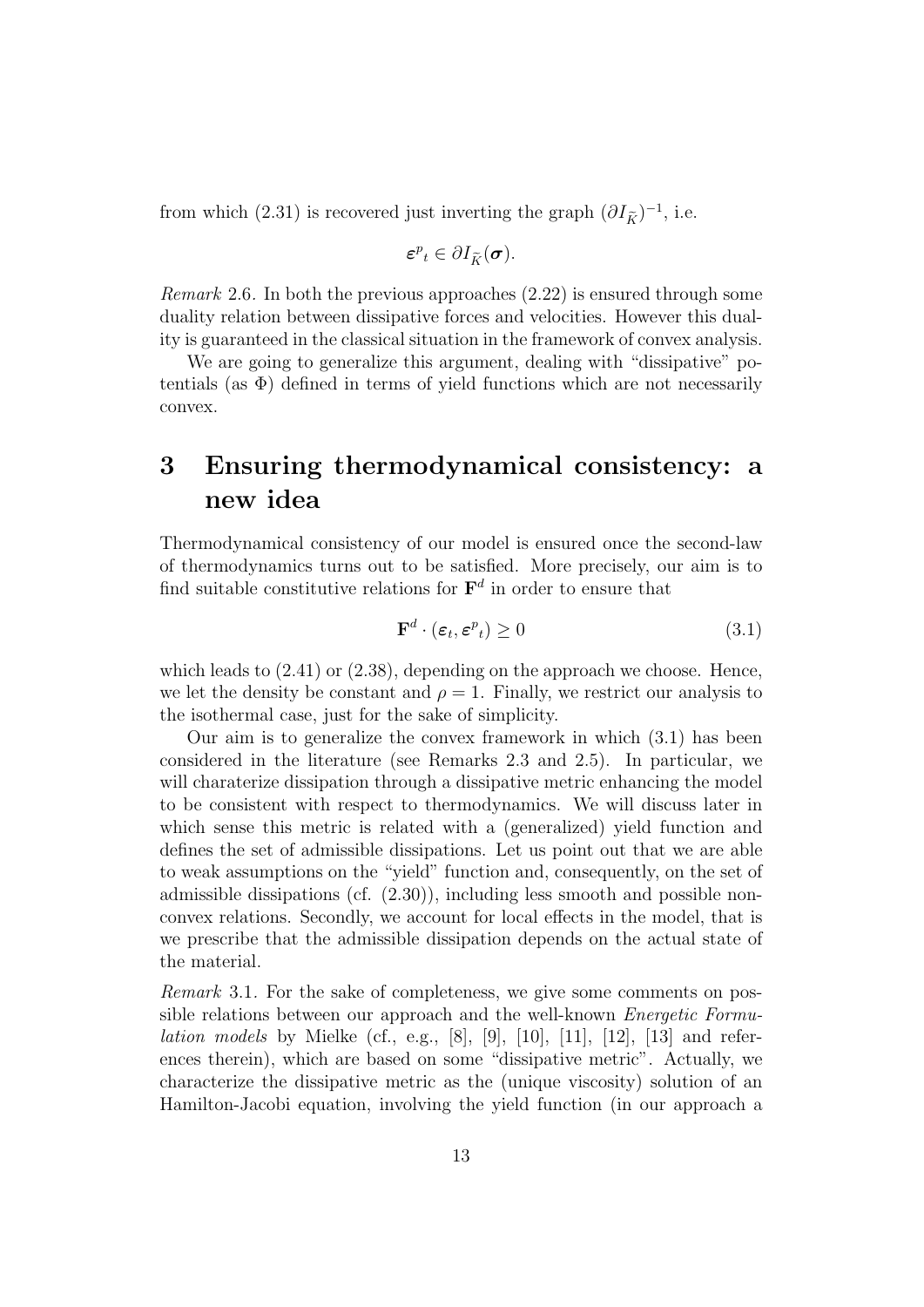given datum). In particular, we do not introduce it through some minimization problem, as it is done by Mielke. The advantage of our approach is more evident looking at the non-convex case. Indeed, in the convex case the two different approaches lead exactly to the same result. On the contrary, in the nonconvex case, in generale, the minimization problem yields some difficulties while we have still a solution (and a representation formula) to the Hamilton-Jacobi equation. Hence, although the Energetic Formulation models do not directly concern with the definition of the dissipative metric, which is given only for the convex case, some properties can be recovered in its abstract formulation. These properties are fulfilled in the case one introduces the dissipative metric by our approach.

### 3.1 Formal derivation: a geometrical approach

Let us first introduce for any state  $(\epsilon, \epsilon^p)$  the set  $Z(\epsilon, \epsilon^p)$  of admissible dissipative forces  $\mathbf{F}^d$  (let us now take  $\mathbf{F}^d = (\boldsymbol{\sigma}^d, \mathbf{B}^d)$ .

Remark 3.2. Let us point out that  $Z(\varepsilon, \varepsilon^p)$  plays the role of  $K$  (cf. (2.30)) as it represents a constraint on the dissipative forces (recall that in the more classical approach dissipative forces coincide with  $\sigma$ ). However, note in particular that Z may depend on the state  $(\epsilon, \epsilon^p)$  and it is not necessarily convex. Moreover, we are not a priori assuming that  $\sigma^d = 0$ .

Concerning the assumptions required on  $Z$ , we let the following hypotheses hold (for the physical meaning see the subsequent Remark 3.3)

- (Z1)  $(\epsilon, \epsilon^p) \mapsto Z(\epsilon, \epsilon^p)$  is a continuous mapping (with respect to the Hausdorff distance) in the set of the states;
- $(Z2)$   $(0,0) \in \text{int}(Z(\varepsilon, \varepsilon^p));$
- (Z3)  $Z(\varepsilon, \varepsilon^p)$  is a compact set, w.r.t. the topology induced by the states.

A stronger version of  $(22)$  is assumed in some situations (we will specify later the advantages of choosing this condition on the set  $Z$ )

(Z4) there exist  $a, b > 0$  such that  $B(0, a/((\epsilon, \epsilon^p)| + b)) \subset Z(\epsilon, \epsilon^p)$ .

Remark 3.3. Let us briefly comment on the physical meaning of the above assumptions.  $(Z1)–(Z4)$ . In  $(Z1)$  we are requiring that the material does not present discontinuous reactions to stress, in the sense that if we start from two near initial states (w.r.t. the metric defined in the set of the states), the allowed dissipations corresponding to each of them are not too much different. In  $(Z2)$  we require that the material is in some sense stable w.r.t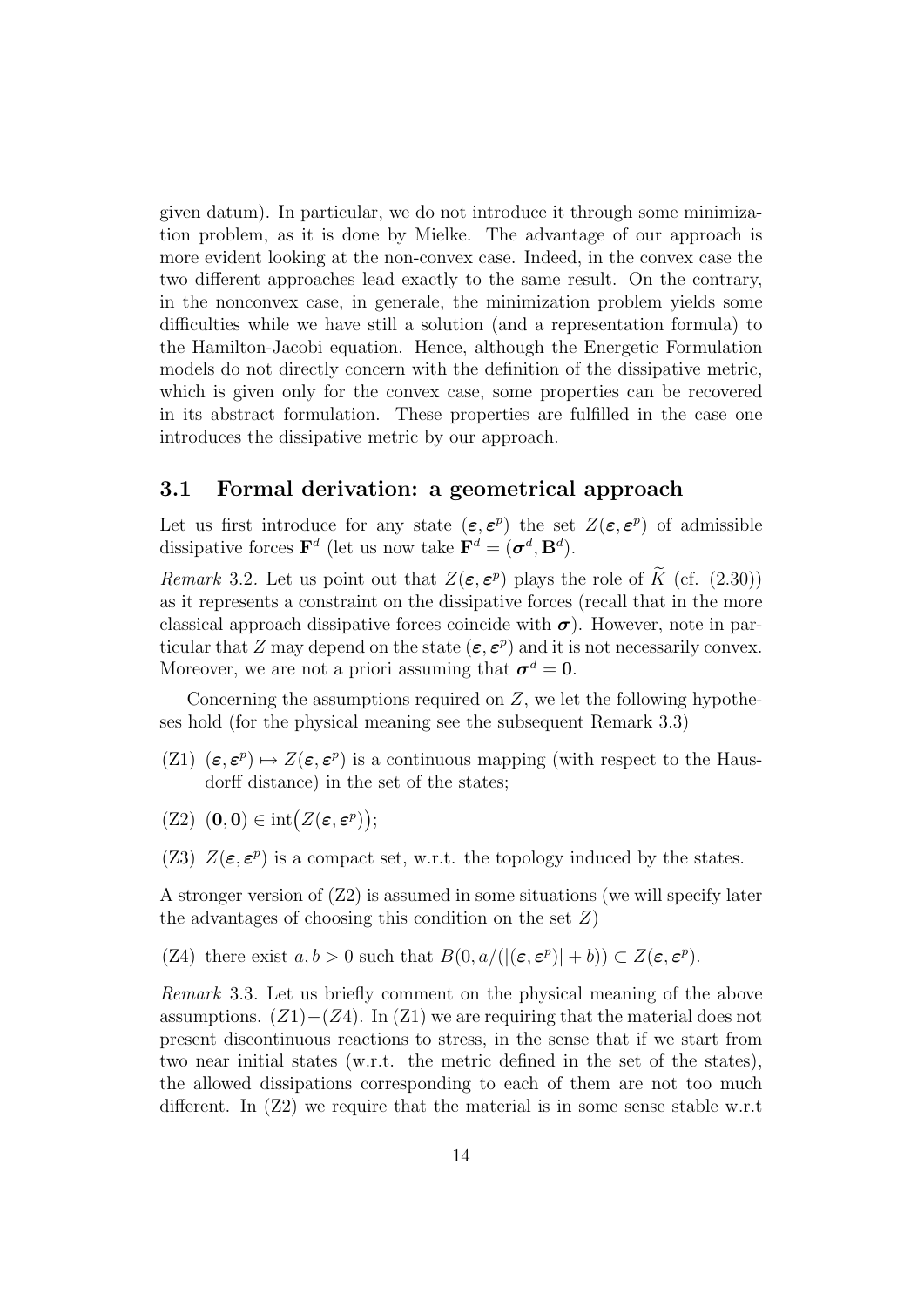small dissipative processes. We include in the set of admissible dissipations those with  $|\mathbf{F}^d|$  sufficiently small, and in particular  $\mathbf{F}^d = (0,0)$ .

In its stronger version  $(Z_4)$ , we have a local uniform estimate on this small values.

Assumption (Z3) is related to the fact that no infinite dissipative forces can be allowed.

Under assumptions  $(Z1)-(Z4)$  we are in the position to deduce that there exists a continuous Hamiltonian function  $H$  such that:

$$
H((\varepsilon, \varepsilon^p), \mathbf{F}^d) \le 0 \quad \text{if} \quad \mathbf{F}^d \in Z(\varepsilon, \varepsilon^p),
$$
  

$$
H((\varepsilon, \varepsilon^p), \mathbf{F}^d) > 0 \quad \text{if} \quad \mathbf{F}^d \notin Z(\varepsilon, \varepsilon^p).
$$

We can explicitely construct this hamiltonian  $H$  and then find a naturally associated metric  $M$ , defined on the state variables and related to the "amount" of actual dissipation" occurring to join two states. More precisely, once an initial reference state  $(\epsilon_0, \epsilon^p{}_0)$  is fixed, the function  $u(\epsilon, \epsilon^p) =: \mathcal{M}((\epsilon_0, \epsilon^p{}_0), (\epsilon, \epsilon^p))$ is a viscosity solution in  $\mathbb{R}^{2n} \setminus \{(\varepsilon_0, \varepsilon^p{}_0)\}\$  of the Cauchy problem

$$
H((\varepsilon, \varepsilon^p), Dv(\varepsilon, \varepsilon^p)) = 0, \qquad v(\varepsilon_0, \varepsilon^p) = 0 \tag{3.2}
$$

where Dv denotes the gradient if v. Note that, as a consequence, if  $(\epsilon, \epsilon^p) \neq$  $(\epsilon_0, \epsilon^p{}_0)$  there holds

$$
D^+u(\boldsymbol{\varepsilon},\boldsymbol{\varepsilon}^p)\subset Z(\boldsymbol{\varepsilon},\boldsymbol{\varepsilon}^p),
$$

where  $D^+u(\varepsilon, \varepsilon^p)$  denotes the superdifferential of u at  $(\varepsilon, \varepsilon^p)$ , see also Definition 5.8.

In the case when the set  $Z(\epsilon, \epsilon^p) \equiv Z$  does not depend on the state  $(\epsilon, \epsilon^p)$ , from (2.30) follows that H can be read as the yield function of our thermomechanical system. Thus, also in the case of a set  $Z$  not depending on the state, we are actually generalizing the notion of yield function, as we are not prescribing any convexity assumptions, but only suitable properties on the sublevels of this function. Of course, we could proceed in the opposite direction, introducing a yield function H whose sublevels, satisfying  $(Z1)$  –  $(Z3)$  (or  $(Z4)$ ), play the role of the dissipative set Z.

In the following two sections we investigate both the case in which  $Z$  is assumed to be convex (but not necessarily  $H$  is required to be convex, see Remark 3.8) or not.

### 3.2 The convex case

This section concerns with the case when the set  $Z(\varepsilon, \varepsilon^p)$  is assumed to be convex, providing an explicit description of the associated metric. More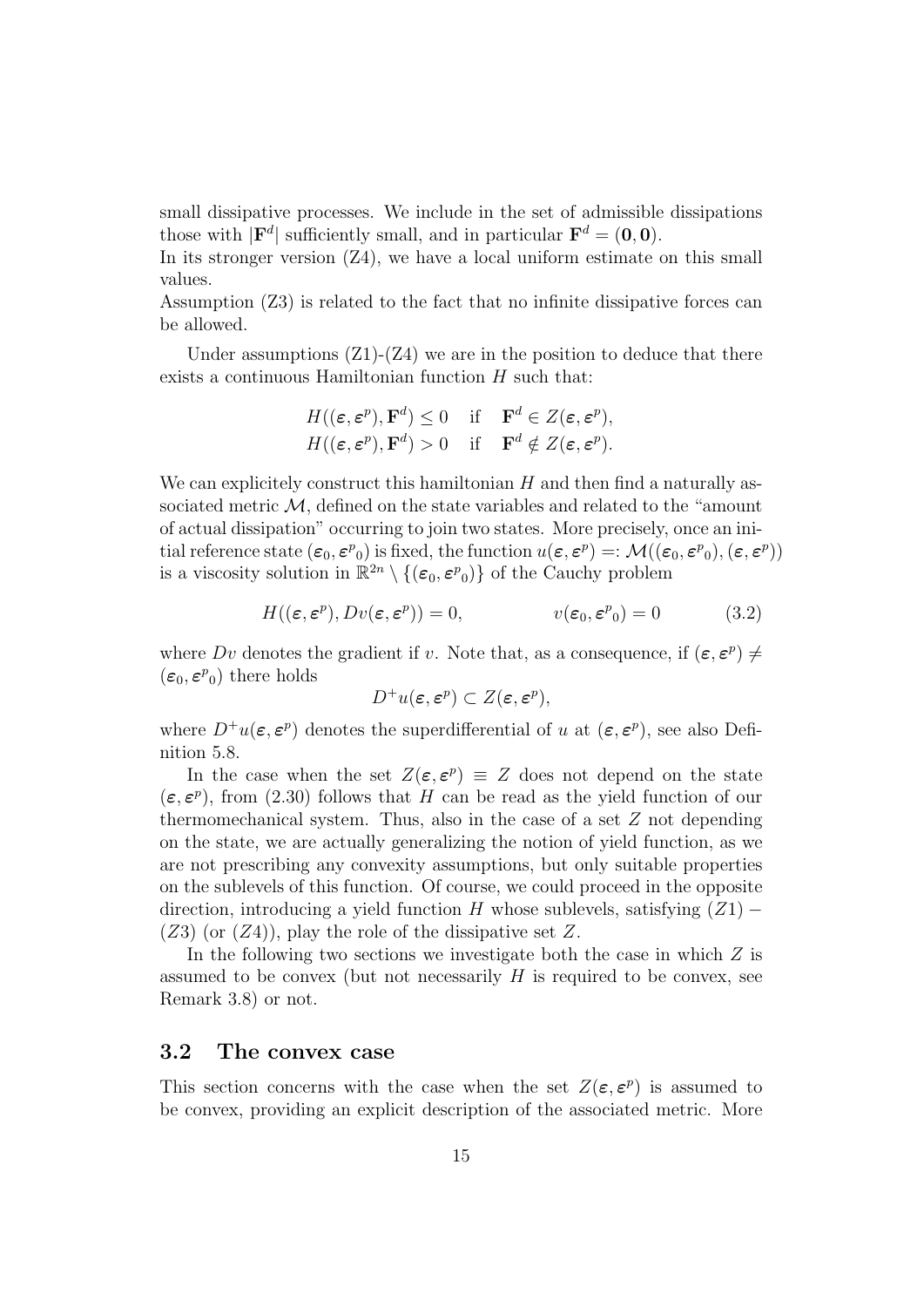precisely, throughout this section, we let  $(Z1) - (Z3)$  hold as well as

$$
\forall (\varepsilon, \varepsilon^p) \in \mathbb{R}^{2n} \text{ the set } Z(\varepsilon, \varepsilon^p) \text{ is convex.}
$$

Now, we are in the position to introduce a metric which is naturally associated to the dissipative set Z. Before proceeding, to simplify notation let us denote by x vectors **x** and in particular the couple of tensors  $(\boldsymbol{\varepsilon}, \boldsymbol{\varepsilon}^p) \in \mathbb{R}^{2n}$ .

**Definition 3.4.** For every pairs  $x_1, x_2 \in \mathbb{R}^{2n}$ , we define the following function:

$$
L(x_1, x_2) := \inf \left\{ \int_0^1 \delta_{Z(\xi^x, \zeta(t))} (\zeta(t)) dt, \zeta \in B_{x_1, x_2} \right\}.
$$
 (3.3)

where  $B_{x_1,x_2}$  stands for the set of velocities of curves joining x to y,  $\xi^{x,\zeta}$ :  $[0,1] \rightarrow \mathbb{R}^{2n}$  for the position on the curve (see Definition 5.13), and for a given convex set C,  $\delta_C(\cdot)$  is the support function to C (see Definition 5.6).

In the following Proposition (the proof is given in [16], Prop. 1.1 and 1.2) some properties of the function  $L$  are given. In particular it turns out that  ${\cal L}$  is a metric.

**Proposition 3.5.** The function  $L : \mathbb{R}^{2n} \times \mathbb{R}^{2n} \to [0, +\infty[$  satisfies the following properties:

- 1. L is a Finsler metric on  $\mathbb{R}^{2n}$ ;
- 2. L is locally equivalent to the Euclidean norm: for any compact  $K \subset \mathbb{R}^{2n}$ there are positive constants  $R > r$  such that  $r|x-y| < L(x, y) \le R|x-y|$ for every  $x, y \in K$ ;
- 3. if (Z4) holds, the metric L is complete and for any  $x_0 \in \mathbb{R}^{2n}$  we have

$$
\lim_{|x| \to \infty} L(x_0, x) = +\infty.
$$

Then, after introducing an Hamiltonian function associated to Z it is shown that there is a relation between the metric  $L$  and the resulting Hamilton-Jacobi equation.

**Definition 3.6.** Define the following Hamiltonian function  $H : \mathbb{R}^{2n} \times \mathbb{R}^{2n} \to$ R

$$
H(x,p) := \gamma_{Z(x)}(p) - 1,
$$

where, for a given convex set C,  $\gamma_C(\cdot)$  is the gauge function of C (see Definition 5.6).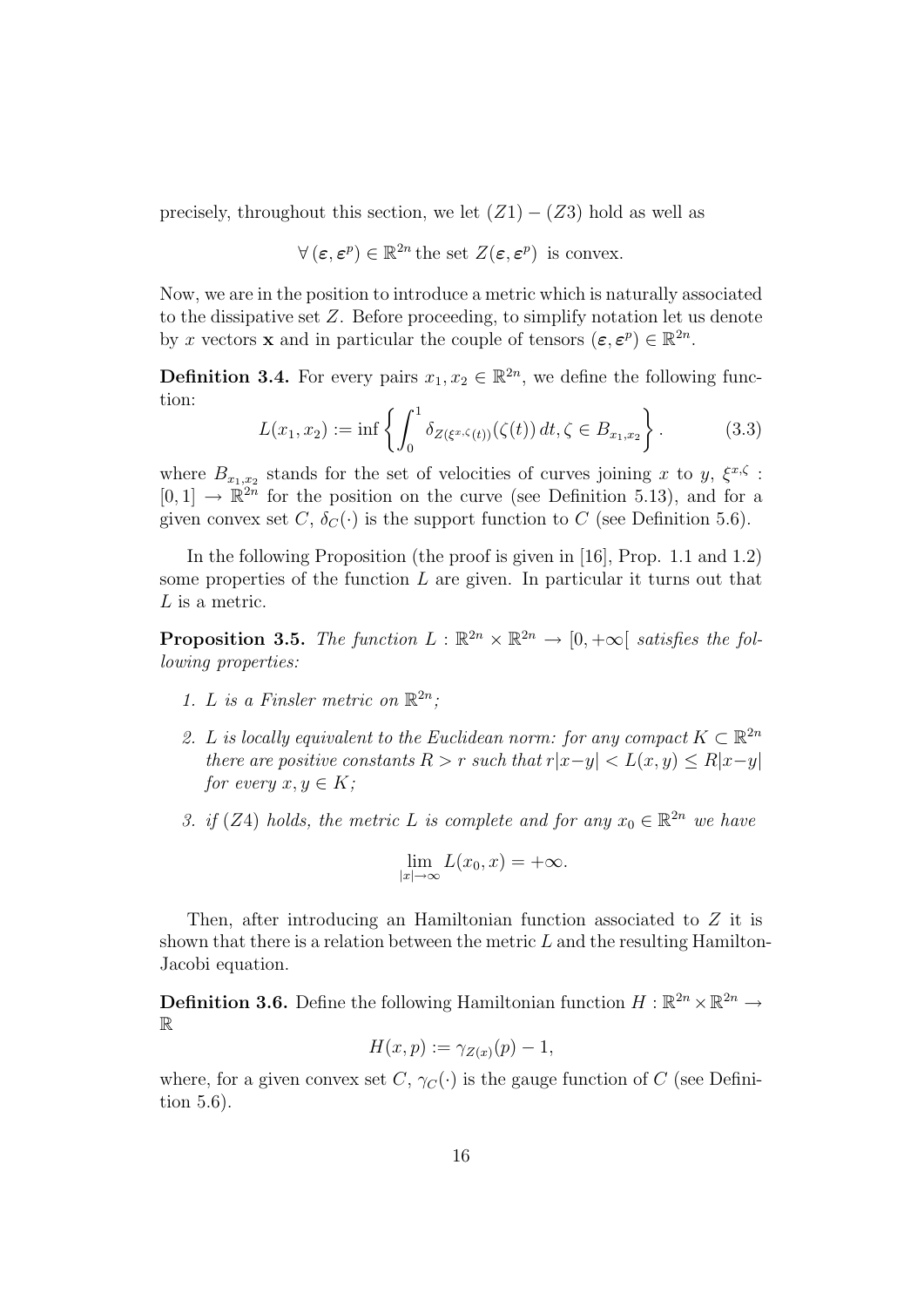**Theorem 3.1.** Let  $(Z1) - (Z3)$  hold, Z to be convex and H defined by Def. 3.6. Then, for every  $x_0 \in \mathbb{R}^{2n}$  the function  $u(x) := L(x_0, x)$  is a viscosity supersolution of  $H(x, Du(x)) = 0$  in  $\mathbb{R}^{2n} \setminus \{x_0\}$  and a viscosity subsolution in  $\mathbb{R}^{2n}$ .

Moreover, if  $(Z4)$  is satisfied, L turns out to be the unique metric with  $\lim_{|x|\to\infty} L(x_0, x) = +\infty$  solving the equation and such that  $L(x_0, x_0) = 0$ .

*Proof.* See Theorem 2.1 and Proposition 2.2 in [16]. For a definition of viscosity super- and sub- solution, see Section 5.  $\Box$ 

Note that we could construct  $H$  and  $L$  following a reversed direction. Indeed, we can start from an Hamilton-Jacobi equation, and define Z and L in order to ensure that Theorem 3.1 is satisfied.

**Proposition 3.7.** Let  $H : \mathbb{R}^{2n} \times \mathbb{R}^{2n} \to \mathbb{R}$  be continuous and such that

$$
H(x,0) < 0,
$$
  

$$
\liminf_{|p| \to \infty} H(x,p) > 0.
$$

Then, define Z such that for every  $x \in \mathbb{R}^{2n}$  there holds

$$
Z(x) := \{ p \in \mathbb{R}^{2n} : H(x, p) \le 0 \} \text{ is convex,}
$$
  

$$
\partial \text{int}(Z(x)) = \{ p : H(x, p) = 0 \}.
$$

Then,  $(Z1)$ - $(Z3)$  hold. Moreover, if we assume that there exist  $a, b > 0$  such that  $H(x, p) < 0$  for any  $x \in \mathbb{R}^{2n}$  and  $|p| < a/(|x| + b)$  then (Z4) holds, too.

 $\Box$ 

Proof. See Proposition 2.1 in [16].

Remark 3.8. Notice that, in order to ensure the convexity of  $Z(x)$  we are not forced to take H convex in both variables, but we just require that for every x the 0-sublevel of  $H(x, \cdot)$  is convex.

Remark 3.9. In order to recover a metric interpretation of the yield function (that is to justify the fact that  $H$  actually plays the role of the yield function), we consider the special case in which  $H = H(p)$  i.e. H does not depend on the state. It follows that Z does not depend on the state and  $Z = \{p : H(p) \le 0\}.$ According to the definition of yield function and recalling the definition of the set of admissible stresses K (cf. (2.30)) we have  $\widetilde{K} = Z$ . In a more general situation, this fact allow us to consider the Hamiltonian  $H$  as a *generalized* yield function possibly depending also on the state.

Now, let us investigate the infinitesimal behavior of the metric L.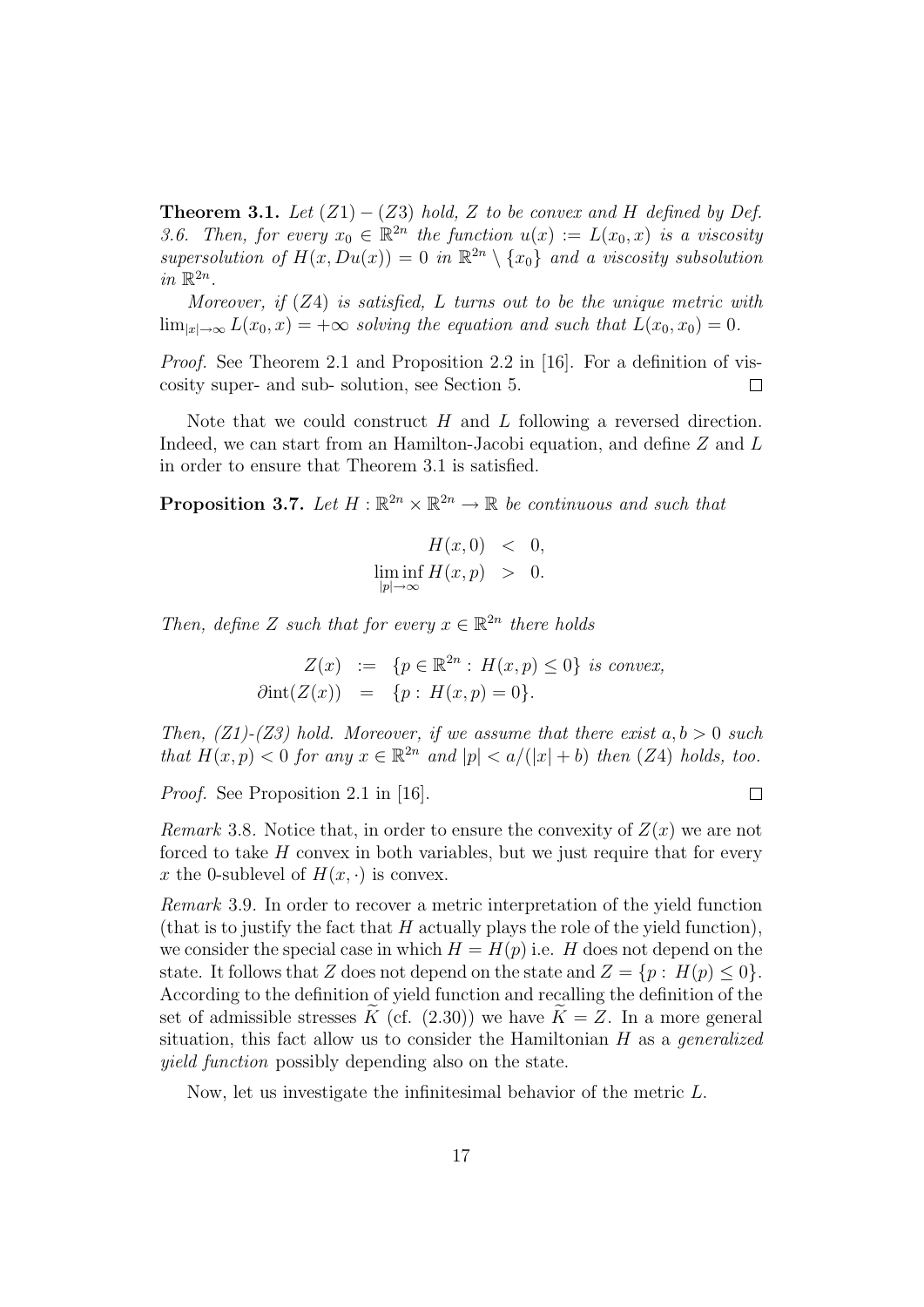**Lemma 3.10.** Let  $\psi \in AC([0,1], \mathbb{R}^{2n})$ , we will denote by  $\ell_E(\psi)$  the Euclidean length of  $\psi$ , namely

$$
\ell_E(\psi) := \int_0^1 |\dot{\psi}(t)| dt.
$$

Assume that the set-valued map  $x \mapsto Z(x)$  is convex valued and satisfies assumptions  $(Z1)$ - $(Z4)$ , and let L be the associated metric defined by  $(3.3)$ . Then:

1. The only loop with intrinsic L-length zero is the constant one. More precisely, for all  $\varepsilon > 0$ ,  $y \in \mathbb{R}^{2n}$ , we have:

$$
\inf_{\xi \in C_y(\varepsilon)} \int_0^1 \delta_{Z(\xi(t))}(\dot{\xi}(t)) dt > 0, \qquad \inf_{\xi \in C_y(\varepsilon)} \int_0^1 \delta_{-Z(\xi(t))}(\dot{\xi}(t)) > 0,
$$
  
where  $C_y(\varepsilon) = \{\xi \in AC([0, 1], \mathbb{R}^{2n}) : \xi(0) = \xi(1) = y, \ell_E(\xi) \ge \varepsilon\}$  and  

$$
-Z(x) = \{p \in \mathbb{R}^{2n} : -p \in Z(x)\} \text{ for all } x \in \mathbb{R}^{2n}.
$$

2. For every  $y_0 \in \mathbb{R}^{2n}$ ,  $\varepsilon > 0$  there is  $\delta_{\varepsilon} \in ]0, \varepsilon[$  such that if  $x_0 \in B_E(y_0, \delta_{\varepsilon})$ then

$$
L(y_0, x_0) = \inf \left\{ \int_0^1 \delta_{Z(\xi(t))}(\xi(t)) : \xi \in AC([0, 1], \mathbb{R}^{2n}), \xi \in B_{y_0, x_0}, \ell_E(\xi) < \varepsilon \right\}.
$$

*Proof.* 1. Let  $\psi \in C_y(\varepsilon)$ . By the nondegeneracy (Z4) and the continuity (Z1) assumptions on the set valued map  $x \to Z(x)$ , there exist  $\rho, \delta > 0$ such that  $B(0, \rho) \subset Z(x)$  for every  $x \in B(y, \delta)$ . Let

$$
I = \{ t \in [0, 1] : \psi(t) \in B(y, \delta) \}.
$$

As  $\psi$  and  $d_I^{\sharp}$  $E(E(\cdot, B(y, \delta))$  are continuous and  $\psi(0) = y$ , we have that I has positive measure, (here  $d_l^{\sharp}$  $E(E(\cdot, \cdot))$  is the signed distance, see Section 5). Moreover, owing to the fact that  $\delta_{Z(x)}(p) > 0$  for all  $x, p \in \mathbb{R}^{2n}$  and (Z2) we deduce

$$
\int_0^1 \delta_{Z(\psi(t))}(\dot{\psi}(t)) dt > \int_I \delta_{Z(\psi(t))}(\dot{\psi}(t)) dt = \int_I \sup_{p \in Z(\psi(t))} \langle p, \dot{\psi}(t) \rangle dt
$$
  
 
$$
\geq \int_I \sup_{p \in B(0,\rho)} \langle p, \dot{\psi}(t) \rangle dt = \rho \int_I |\dot{\psi}(t)| dt.
$$

Note that if  $I = [0, 1]$ , we have that the last term is exactly  $\rho \ell_E(\psi) =$  $\rho \varepsilon > 0$ . On the contrary, there exists  $\bar{t} \in [0, 1]$  such that  $|\psi(\bar{t}) - y| = \delta$ , yielding

$$
\rho \int_I |\dot{\psi}(t)| \, dt > \rho \int_{[0,\bar{t}]} |\dot{\psi}(t)| \, dt \ge \rho |\psi(\bar{t}) - y| = \rho \delta > 0.
$$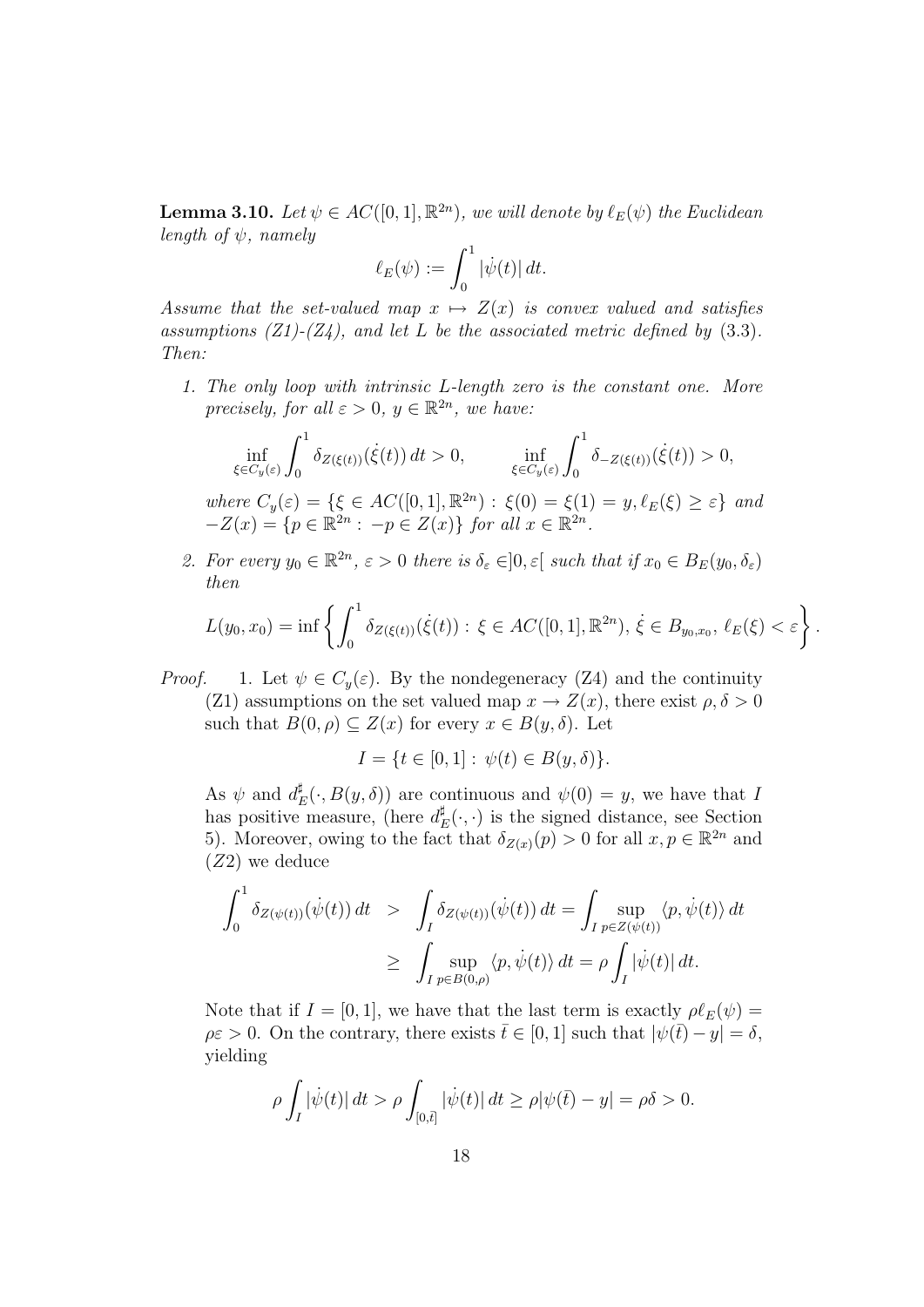Let  $\alpha := \min\{\rho \varepsilon, \rho \delta\}$ . It results that

$$
\int_0^1 \delta_{Z(\psi(t))}(\dot{\psi}(t)) dt \ge \alpha > 0.
$$

Analogously proceeding for  $-Z(x)$  (which of course satisfies  $(Z1)$  –  $(Z4)$ ) we are allowed to deduce

$$
\int_0^1 \delta_{-Z(\psi(t))}(\dot{\psi}(t)) dt \ge \alpha > 0,
$$

which concludes our proof.

2. The proof follows the arguments exploited in [4, Lemma 5.5]. We proceed by contradiction. Assume that there exists  $\varepsilon > 0$  and a sequence  ${x_n}_{n\in\mathbb{N}}$  converging to  $y_0$  such that  $\forall n$ 

$$
L(y_0, x_n) < \inf \left\{ \int_0^1 \delta_{Z(\xi(t))}(\dot{\xi}(t)) : \xi \in AC([0, 1], \mathbb{R}^{2n}), \dot{\xi} \in B_{y_0, x_0}, \ell_E(\xi) < \varepsilon \right\}.
$$

It follows that  $L(y_0, x_n) \to 0$ , so that there exist geodesics  $\xi_n \in AC([0, 1], \mathbb{R}^{2n})$ joining  $\xi_n(0) = y_0$ ,  $\xi_n(1) = x_n$ , with  $\ell_E(\xi_n) > \varepsilon$  and

$$
\int_0^1 \delta_{Z(\xi_n(t))}(\dot{\xi}_n(t)) dt \to 0.
$$

Thus, considering  $\xi_n$  and a geodesic joining  $x_n$  and  $y_0$ , we can construct a curve  $\eta_n$ , parametrized in [0, 1], such that  $\eta_n(0) = \eta_n(1) = y_0$ , and  $\ell_E(\eta_n) \geq \varepsilon$ . Thus,  $\eta_n \in C_{y_0}(\varepsilon)$  but

$$
\int_0^1 \delta_{Z(\eta_n(t))}(\dot{\eta}_n(t)) dt \to 0,
$$

which is a contradiction.

**Proposition 3.11.** Assume that the set-valued map  $x \mapsto Z(x)$  is convex valued and satisfies assumptions  $(Z1)-(Z4)$ , let L be the associated metric, and set  $H(x,p) = \gamma_{Z(x)}(p) - 1$ . Then for every  $y \in \mathbb{R}^{2n}$ , we define  $L_y : \mathbb{R}^{2n} \to$  $[0, +\infty [$  by setting  $L_y(x) = L(y, x)$  for all  $x \in \mathbb{R}^{2n}$ . There holds

$$
\partial L_y(y) = D^- L_y(y) = Z(y),
$$

where  $\partial L_y$  and  $D^-L_y$  denote respectively the Clarke's generalized gradient and the subgradient of  $L_y$  (see Definition 5.8).

 $\Box$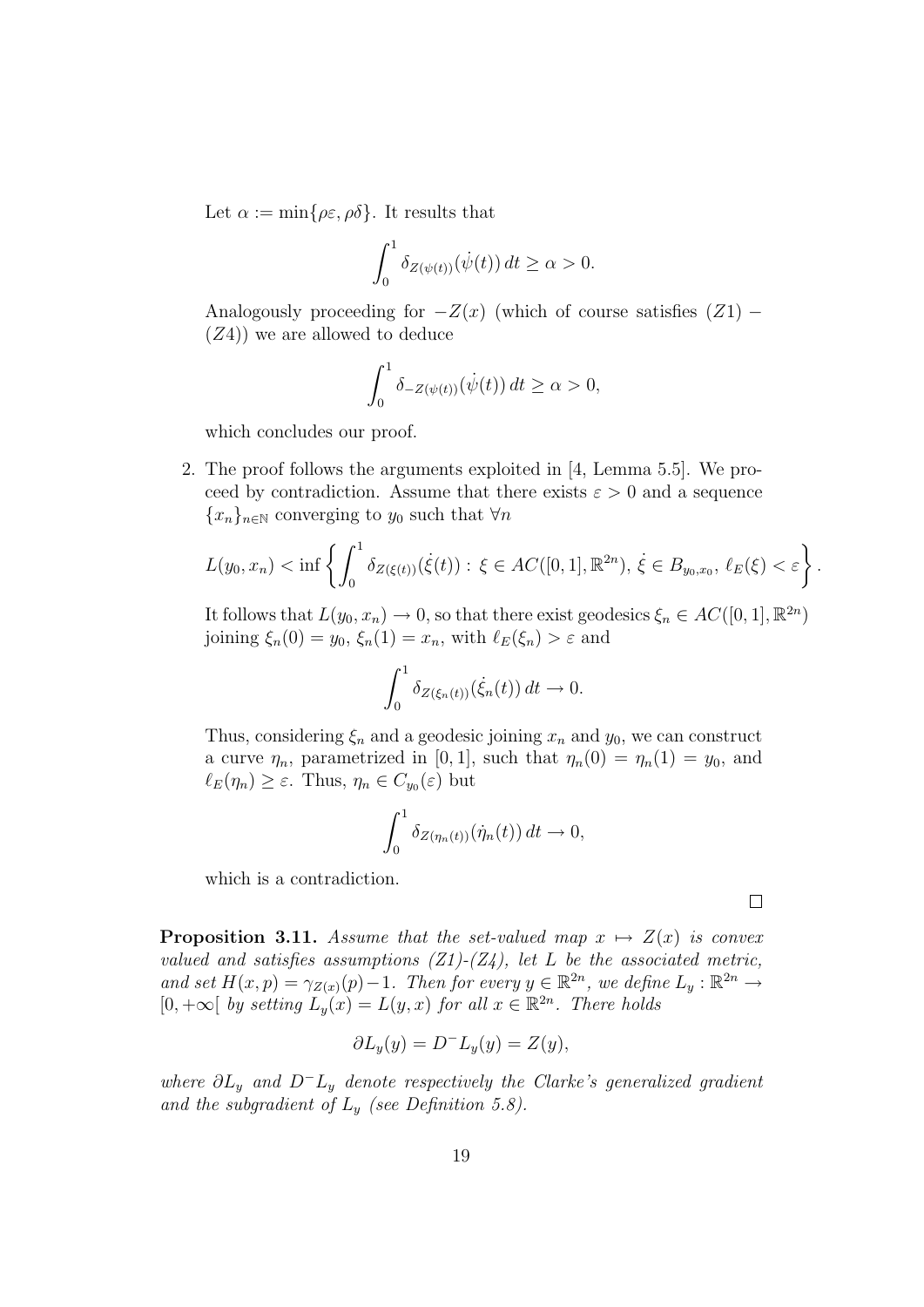*Proof.* Let  $p_0 \in \text{int}(Z(y))$  (cf.  $(Z2)$ ). By the continuity of  $x \to Z(x)$ , for every  $\rho > 0$  there exists  $\varepsilon > 0$  such that:

$$
d_E^{\sharp}(p_0, Z(x)) < -\rho \text{ for all } x \in B(y, \varepsilon).
$$

Lemma 3.10 implies that there exists  $0 < \delta_{\varepsilon} < \varepsilon$  such that:

$$
L(y_0, x) = \inf \left\{ \int_0^1 \delta_{Z(\xi(t))}(\dot{\xi}(t)) : \xi \in AC([0, 1], \mathbb{R}^{2n}), \dot{\xi} \in B_{y_0, x}, \ell_E(\xi) < \varepsilon \right\}.
$$

for every  $x \in B(y,\delta_{\varepsilon})$ . Letting  $x \in B(y,\delta_{\varepsilon})$ ,  $x \neq y$ , every curve  $\xi \in$  $AC([0,1], \mathbb{R}^{2n})$ , with  $\ell_E(\xi) < \varepsilon$  and joining y with x, is contained in  $B(y, \varepsilon)$ . It follows that

$$
\langle p_0, x - y \rangle = \int_0^1 \langle p_0, \dot{\xi}(t) \rangle dt < \int_0^1 \delta_{Z(\xi(t))}(\dot{\xi}(t)) dt - \rho |x - y| < L(y, x).
$$

Recalling that  $L(y, y) = 0$ , the map  $x \to \langle p_0, x-y \rangle$  is subtangent to  $L(y, \cdot)$  at y and  $p_0 \in D^-L_y(y)$ . Moreover, since  $D^-L_y(y)$  is closed and  $Z(y)$  is convex (hence  $Z(y) = \text{int}(Z(y))$ ), we have  $Z(y) \subseteq D^{-}L_{y}(y)$ .

By (Z3) the subsolutions of  $H(x, Du) = 0$  are Lipschitz continuous. Moreover, as the sublevels of  $H$  are convex, by the notion of subsolution and a.e. defined subsolution are equivalent (see [1]). As a consequence  $u$  is a subsolution of  $H(x, Du) = 0$  if and only if  $H(x, p) \leq 0$  for all  $x \in \mathbb{R}^{2n}$  and  $p \in \partial u(x)$ .

Since  $\hat{L}_y$  is a subsolution on the whole of  $\mathbb{R}^{2n}$ , we have in particular  $\partial L_y(x) \subseteq$  $Z(x)$  and we eventually conclude that

$$
\partial L_y(y) \subseteq Z(y) \subseteq D^-L_y(y) \subseteq \partial L_y(y),
$$

(for a similar procedure cf. also [4, Proposition 5.4]).

$$
\qquad \qquad \Box
$$

#### 3.3 The nonconvex case

In this section, we aim to deal with a more general situation in which Z is not necessarily convex. Note that in this case we cannot proceed as in Def. 3.4, and the construction of the metric turns to be much more difficult. Thus, for the sake of simplicity, let us now prescribe an Hamiltonian function  $H$  and then recover the set  $Z$  (cf. Prop. 3.7.

**Condition 3.2.** Let  $H : \mathbb{R}^{2n} \times \mathbb{R}^{2n} \to \mathbb{R}$  be continuous, and define

$$
Z(x) := \{ p \in \mathbb{R}^{2n} : H(x, p) \le 0 \}.
$$

Assume that for every  $x \in \mathbb{R}^{2n}$  we have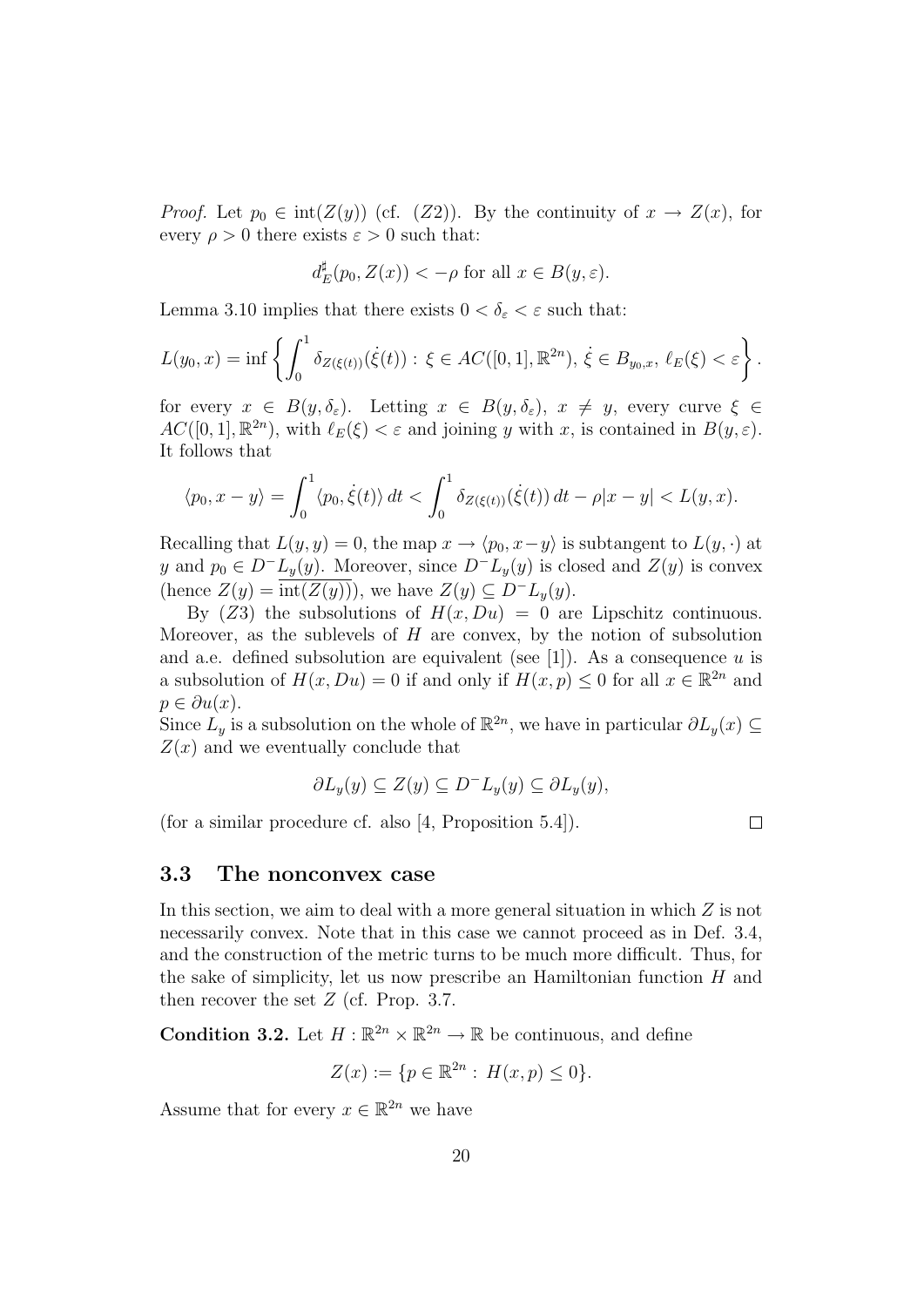1.  $H(x, 0) < 0$ ;

2. 
$$
\partial \text{int}(Z(x)) = \{p : H(x, p) = 0\};
$$

Note that, also in this case  $(Z1) - (Z3)$  hold, but the convexity of Z is not prescribed. However, for the sake of completeness, let us recall a stronger version of  $(Z4)$  which can be assumed in some special situations to tackle the possibly lack of connectedness of  $Z(x)$ .

(Z5) for all  $K \subset \mathbb{R}^{2n}$ , K compact, exists  $R > 0$  such that  $\inf\{H(x,p) : |p| >$  $R, x \in K$ } > 0.

In particular,  $(Z5)$  requires some local uniformity in the boundedness of  $Z(x)$ .

Now, we are in the position of introducing a metric  $S$  which plays the same role of L but in this more general setting.

**Definition 3.12.** Assume that Condition 3.2 holds. For every pair  $x, y \in \mathbb{R}^{2n}$ we define (see Def. 5.11 and 5.12)

$$
S(y,x:) = \inf_{\gamma \in \Gamma_{x,y}} \sup_{\eta \in B} \left\{ \int_0^1 [\langle -\gamma[\eta](t), \eta(t) \rangle - |\gamma[\eta](t) | d_E^{\sharp}(\eta(t), Z(\xi^{x,\gamma[\eta]}(t)))] dt \right\}.
$$

The following proposition ensures that the metric  $S$  satisfies the same properties of L (see also Prop. 3.5).

**Proposition 3.13.** Under the above assumptions, the function  $S : \mathbb{R}^{2n} \times$  $\mathbb{R}^{2n} \to [0, +\infty[$  satisfies the following properties:

- 1. S is a Finsler metric on  $\mathbb{R}^{2n}$ .
- 2. S is locally equivalent to the Euclidean norm: for any compact  $K \subset \mathbb{R}^{2n}$ there are positive constants  $R > r$  such that  $r|x-y| < S(x,y) \le R|x-y|$ for every  $x, y \in K$ .
- 3. if (Z5) holds, we have that the metric S is complete and for any  $x_0 \in$  $\mathbb{R}^{2n}$  we have

$$
\lim_{|x| \to \infty} S(x_0, x) = +\infty.
$$

*Proof.* See Proposition 3.5 and Proposition 3.6 in [16] and Formulas 3.2, 3.3 in [17].  $\Box$ 

Then, the equivalent of Theorem 3.1 is given.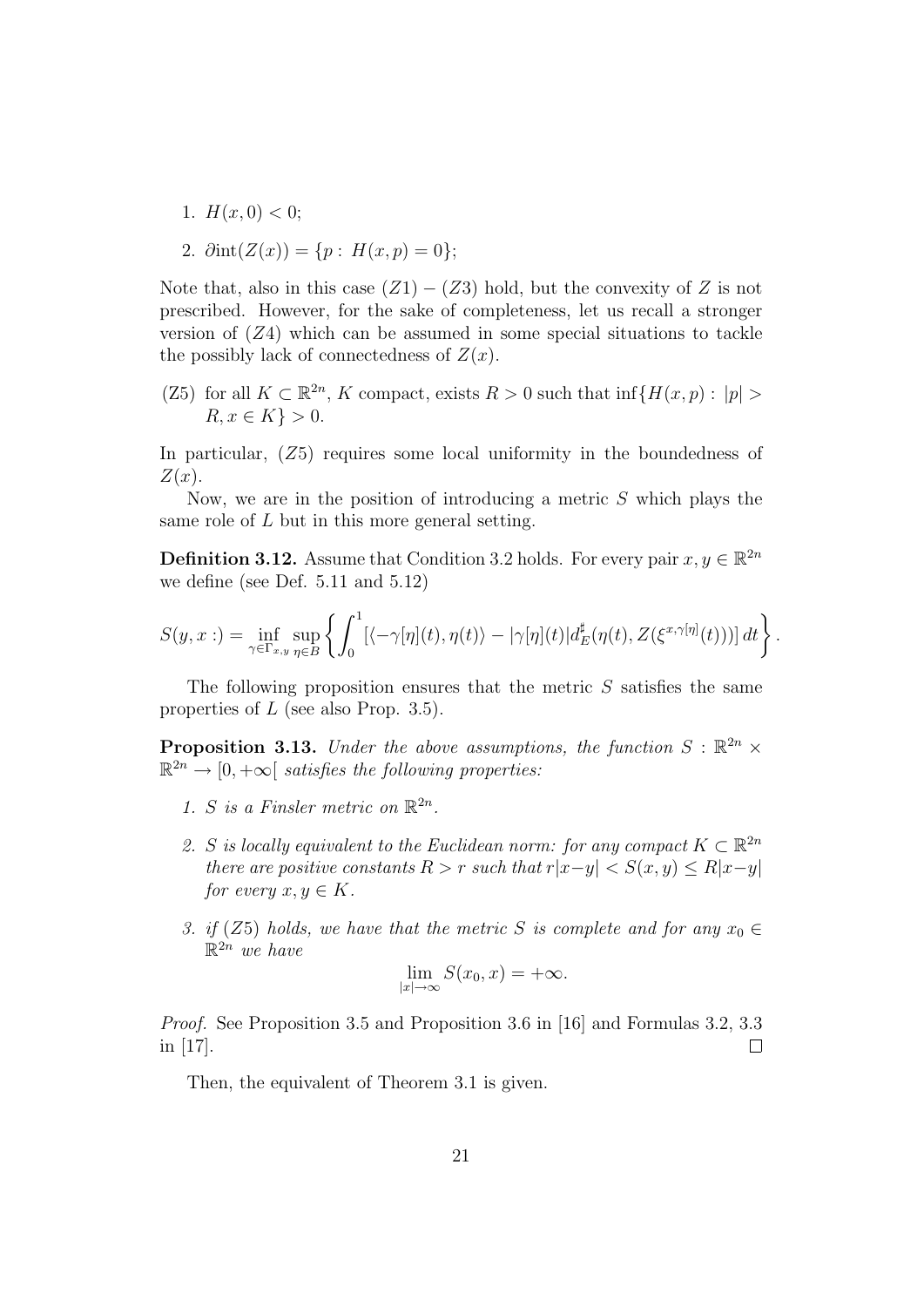**Theorem 3.3.** For every  $x_0 \in \mathbb{R}^{2n}$  the function  $u(x) := S(x_0, x)$  is a supersolution of  $H(x, Du(x)) = 0$  in  $\mathbb{R}^{2n} \setminus \{x_0\}$  and a subsolution in  $\mathbb{R}^{2n}$ .

Proof. See Theorem 4.1 and Proposition 4.2 in [16].

Now, one may wonder if there is some relation between the metric S and L in the case the set  $Z$  is convex or, in a more general setting, between the metric S and the metric L defined by  $\text{co}(Z(x))$ . However, in general S and L are different (as shown in [16, Example 4.1]). Note in particular that

Proposition 3.14. Let S and L defined, respectively, by Def. 3.12 and Def. 3.4 but to consider  $\text{co}(Z(x))$ . L is a path metric in the sense of Definition 5.15 while, in general, S is not a path metric.

Proof. See [16, Proposition 1.4].

However, some relations occurr and, in some special cases, the metrics coincide.

Proposition 3.15. Let S and L defined as in the previous Proposition. Then, there holds

- 1.  $S < L$ ;
- 2. if Z does not depend on the state  $S = L$ ;
- 3. if  $Z(x)$  is convex then  $S = L$ .

*Proof.* 1. See [16, Theorem 3.2].

2. By Jensen's inequality, for each curve such that  $y = x + \int_0^1 \zeta(t) dt$  we have:

$$
\int_0^1 \delta_Z(\zeta(t)) \ge \delta_Z(y-x).
$$

Let  $p_0 \in Z$  such that  $\langle p_0, y-x \rangle = \delta_Z(y-x)$  so that  $L(x, y) = \langle p_0, y-x \rangle$ and  $p_0 \in \partial Z$ . Then, letting the definition of  $S \eta(t) \equiv p_0$  leads to

$$
S(x,y) \geq \inf_{\gamma \in \Gamma_{y,x}} \left\{ \int_0^1 \langle -\gamma [p_0](t), p_0 \rangle dt \right\} = \langle p_0, y - x \rangle = L(x,y).
$$

3. In the case of a convex  $Z(x)$  the fact that  $S = L$  is a direct consequence of the uniqueness result of Theorem 3.1 and Theorem 3.3.

 $\Box$ 

 $\Box$ 

 $\Box$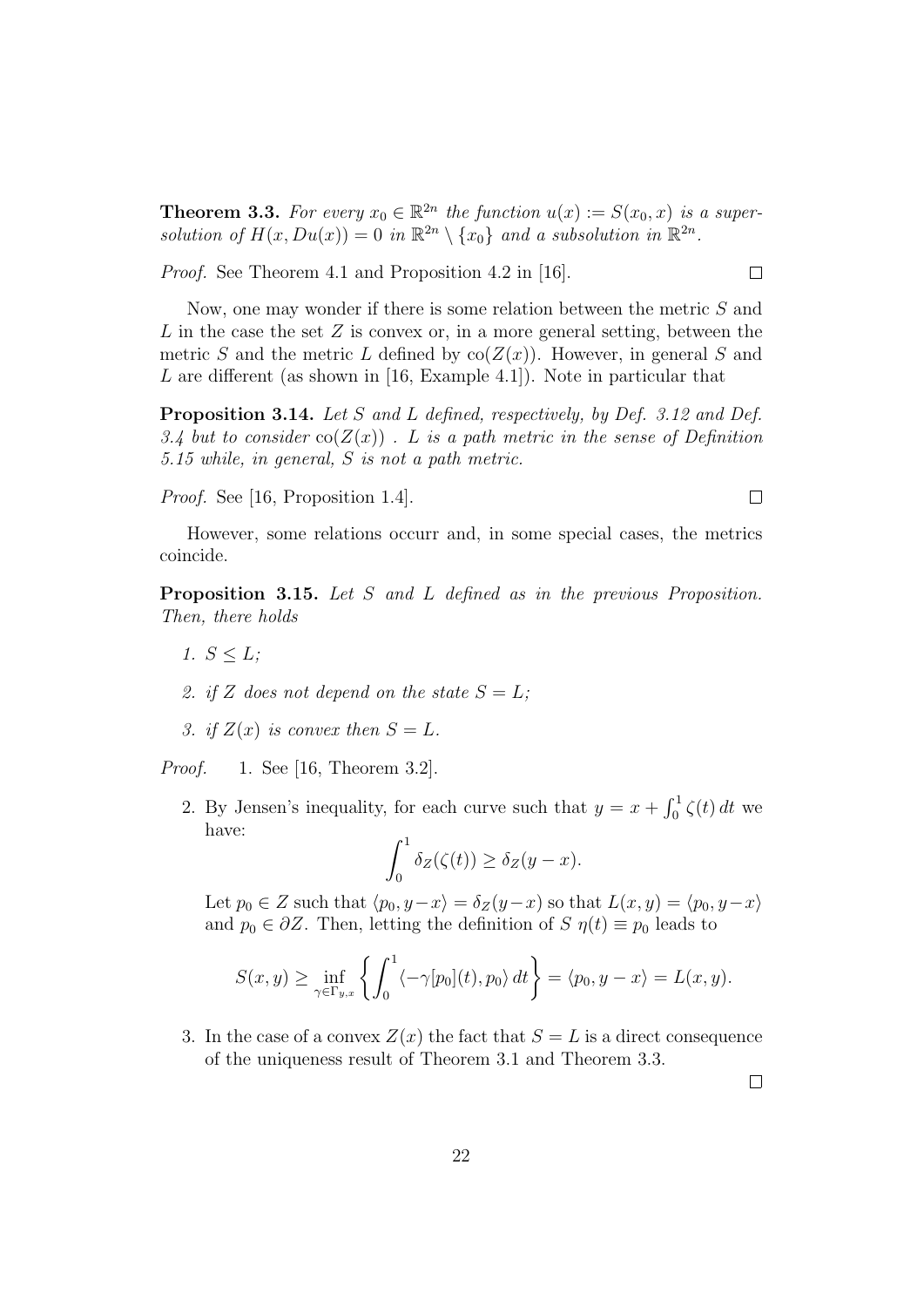Now, we would like to conclude this Section with some applications of the previous results to plasticity theory. More precisely, we are going to characterize geodesics in the set of admissible stresses, in the case when this set does not depend on the state (so that in particular  $S = L$ ).

Proposition 3.16. Let the Hamiltonian H such that Z (defined by Cond. 3.2) does not depend on the state. Then straight lines are geodesics. Moreover, if H is strictly convex, the unique geodesic between two given states is the line segment joining them.

*Proof.* By Prop. 3.15 (cf. (2))  $S = L$  since H. Hence, one can prove that for any  $x, y \in \mathbb{R}^{2n}$  there exists  $p_0 \in Z$  with  $L(x, y) = \langle p_0, y - x \rangle$ . In the strictly convex case, the (unique) minimum in the definition of  $L$  is assumed on the segment by Jensen's inequality. □

Example 3.17. In the engineering literature, classical example of yield functions are

$$
1. f = |\boldsymbol{\sigma}| - \sigma_0
$$

2.  $f = |\mathbf{s}| - c$ , where **s** is the deviatoric part of  $\sigma$ , i.e.  $\mathbf{s} = \sigma - \frac{\text{tr } \sigma}{3} \mathbf{1}$ .

3.  $f = \text{tr}^{-1/2}(\mathbf{s}^2) \left(1 + \alpha \frac{\text{tr}^{-2}(\mathbf{s}^3)}{\text{tr}^{-3}(\mathbf{s}^3)}\right)$  $\overline{\text{tr }^{3}(\mathbf{s}^{2})}$  $\setminus$ 

$$
4. f = sAs,
$$

A being a positive definite matrix,  $\sigma_0$  and  $\alpha$  constants. As all these functions do not depend on the state variables, they satisfy the assumptions of Proposition 3.16.

### 3.4 Admissible directions and admissible dissipations

Now, we are in the position of writing constitutive relations for dissipative forces  $\mathbf{F}^d$  in accordance with (3.1). It is clear that, once  $\mathbf{F}^d$  is fixed, we recover by some "duality" arguments the thermodynamically admissible directions for the evolution. In the classical literature this problem was tackle assuming that along admissible directions for the evolution dissipation increases. This fact will find some correspondance with our theory, as we are going to discuss in a moment.

We give constitutive relations in terms of Clarke's generalized gradient of the metric S, as we aim to face the more general setting in which it is not a priori required any convexity for the sublevels of the yield function, which in addition possibly depends on the state. Indeed, as S is Lipschitz continuous,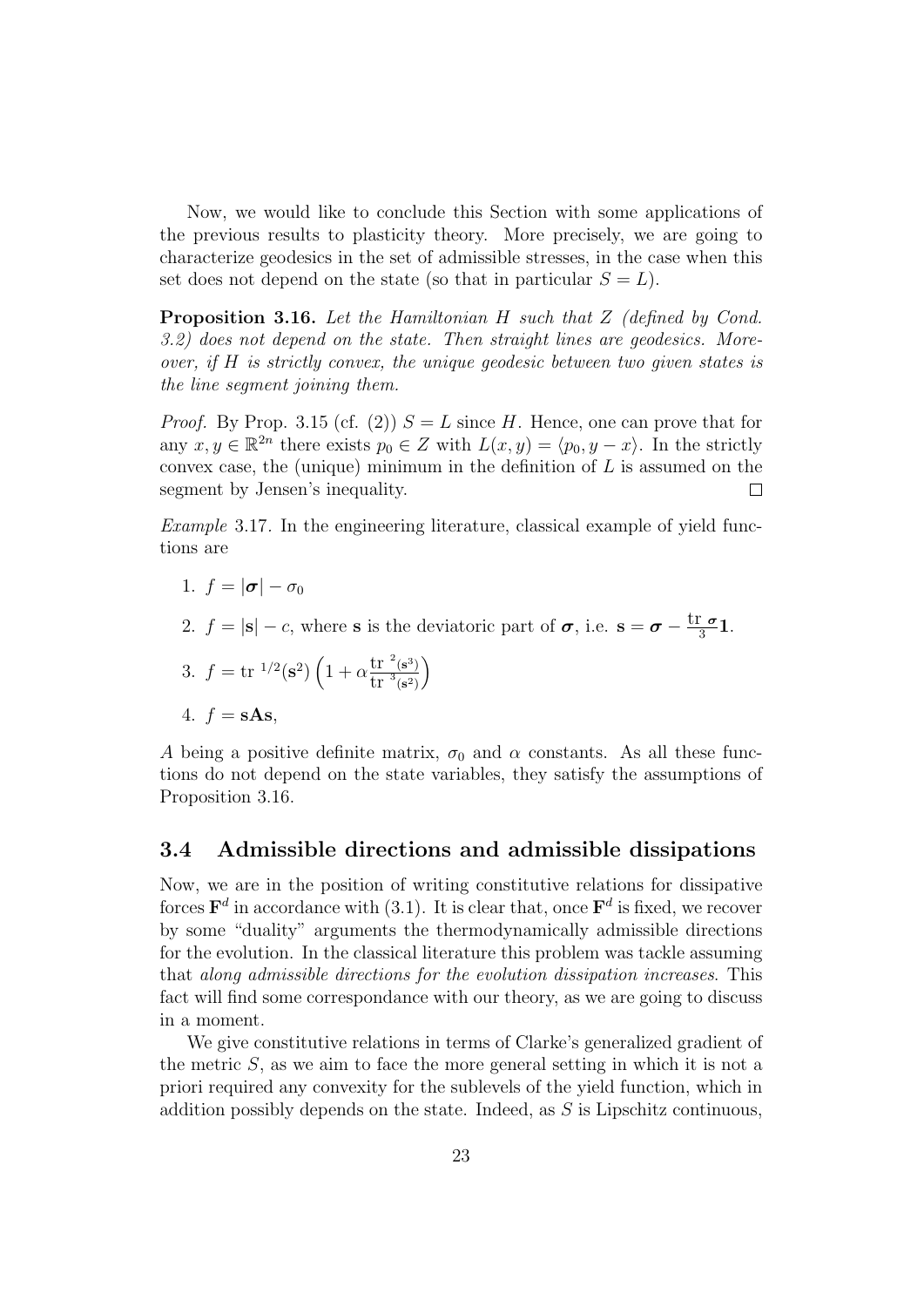we cannot involve just super- or subdifferentials which may be empty (note that  $S$  is not necessarily convex).

Let us first introduce two notions of "tangent spaces".

**Definition 3.18.** Let  $S : \mathbb{R}^{2n} \times \mathbb{R}^{2n} \to [0, +\infty]$  be the dissipative metric induced by H. Let  $x_0 \in \mathbb{R}^{2n}$  be fixed. Let  $S_{x_0} : \mathbb{R}^{2n} \to [0, +\infty]$  be the Lipschitz continuous function defined by  $S_{x_0}(y) = S(x_0, y)$ . For every  $x \in$  $\mathbb{R}^{\overline{2n}}$  define the following sets:

$$
T_{x_0}(x) := \{v \in \mathbb{R}^{2n} : (-S_{x_0})^{\circ}(x; v) \le 0\} = \{v \in \mathbb{R}^{2n} : S_{x_0}^{\circ}(x; -v) \le 0\}
$$
  
\n
$$
= \{-v \in \mathbb{R}^{2n} : S_{x_0}^{\circ}(x; v) \le 0\} = \{v \in \mathbb{R}^{2n} : \langle p, v \rangle \ge 0 \text{ for all } p \in \partial S_{x_0}(x)\}.
$$
  
\n
$$
G_{x_0}(x) := \{v \in \mathbb{R}^{2n} : S_{x_0}^{\circ}(x; v) \ge 0\} = \{v \in \mathbb{R}^{2n} : \exists p \in \partial S_{x_0}(x) \text{ s.t. } \langle p, v \rangle \ge 0\}.
$$

In particular, there holds  $0 \in T_{x_0}(x) \subseteq G_{x_0}(x)$ .

Remark 3.19. Let us comment on the fact that, in general, the inclusion  $T_{x_0}(x) \subseteq G_{x_0}(x)$  is strict. We consider, e.g., the case when  $Z(x)$  is convex  $\forall x \in \mathbb{R}^{2n}$ . Consequently we have  $S = L$  and  $\partial S_{x_0}(x_0) = Z(x_0)$  (see Proposition 3.11). Then, by hypothesis  $Z(x_0) \supseteq B(0, \rho)$ ,  $\rho > 0$ . Due to the definition of  $T_{x_0}$  it follows

$$
0 \in T_{x_0}(x_0) \subseteq \{v \in \mathbb{R}^n : \langle v, p \rangle \ge 0 \text{ for all } p \in B(0, \rho)\} = \{0\},\
$$

leading to  $T_{x_0}(x_0) = 0$ . On the other hand, as  $x \mapsto S_{x_0}(x)$  has a (global) minimum at  $x_0$  we can also deduce  $0 \in \partial S_{x_0}(x_0)$  and (recall the definition of  $G_{x_0}(x_0)$  choosing  $p = 0$ )  $G_{x_0}(x_0) = \mathbb{R}^{2n}$ .

However, it is straightforward to observe that if  $S_{x_0}$  is differentiable at x it is  $T_{x_0}(x) = G_{x_0}(x) = \{v : \langle v, \nabla S_{x_0}(x) \rangle \ge 0\}.$ 

Remark 3.20. Now, we would like to give a physical interpretation of these objects. From a physical point of view a direction v belongs to  $G_{x_0}(x)$  if there exist  $y_n \to x$  and  $t_n \to 0^+$  such that

$$
\lim_{n \to +\infty} \frac{S_{x_0}(y_n + t_n v) - S_{x_0}(y_n)}{t_n} \ge 0.
$$

On the other hand, a direction v belongs to  $T_{x_0}(x)$  iff we have:

$$
\limsup_{\substack{y \to x \\ t \to 0^+}} \frac{-S_{x_0}(y + tv) + S(y)}{t} = -\liminf_{\substack{y \to x \\ t \to 0^+}} \frac{S_{x_0}(y + tv) - S(y)}{t} \le 0,
$$

hence

$$
\liminf_{\substack{y \to x \\ t \to 0^+}} \frac{S_{x_0}(y + tv) - S(y)}{t} \ge 0.
$$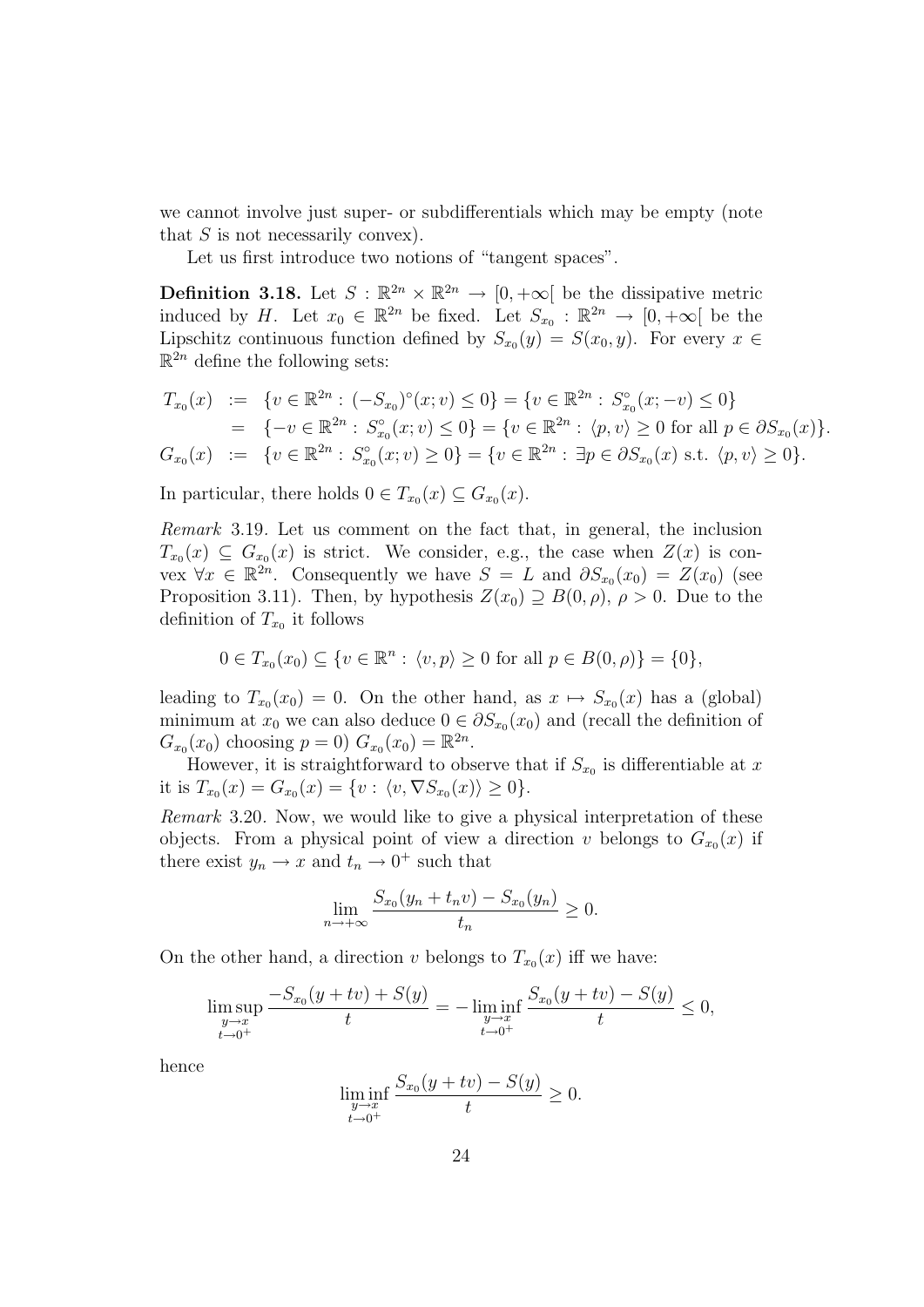This implies that for *every* sequence of points  $y_n \to x$  and times  $t_n \to 0^+$  we have:

$$
\lim_{n \to +\infty} \frac{S_{x_0}(y_n + t_n v) - S(y_n)}{t_n} \ge 0,
$$

providing that the limit exists.

Comparing the two definitions, we have that  $T_{x_0}(x)$ , which is also the *polar* to the Clarke's generalized gradient of  $S_{x_0}$ , is the sets of directions along which a *stronger* nondecresing property of  $S_{x_0}$  is satisfied.

Now, we give the constitutive relation for dissipative forces.

**Definition 3.21.** Given  $x_0, x \in \mathbb{R}^{2n}$ ,  $p \in \partial S_{x_0}(x)$ , let  $v \in N_{\partial S_{x_0}(x)}(p)$  $G_{x_0}(x)$ , then  $\langle p, v \rangle = \delta_{\partial S_{x_0}(x)}(v) \ge 0$  and v will be called the maximal dissipation direction associated to p relative to  $x_0$ .

If we give the constitutive relation for the admissible dissipations:

$$
\mathbf{F}^d \in \partial S_{x_0}(x),\tag{3.4}
$$

the duality relation (3.1) is satisfied for every

$$
v := (\varepsilon_t, \varepsilon^p)_t \in N_{\partial S_{x_0}(x)}(\mathbf{F}^d) \cap G_{x_0}(x).
$$

*Remark* 3.22. Recalling that  $0 \in \partial S_{x_0}(x_0)$ , for  $x = x_0$  it follows that  $G_{x_0}(x_0) =$  $\mathbb{R}^{2n}$ . In particular, in the convex case,  $Z(x_0) = \partial S_{x_0}(x_0)$  (see Proposition 3.11). Hence, for  $p \in Z(x_0)$ , the maximal dissipation directions can be given in terms of the following inclusion

$$
v \in N_{Z(x_0)}(p).
$$

In the case when the Hamiltonian H does not depend on the state (so  $L = S$ ), we have  $\text{co}(Z(x_0)) = \partial S_{x_0}(x_0)$  (also if  $Z(x_0) \equiv Z$  is not convex). However, this cannot be extended to the general nonconvex case, as it is not yet available a relation between  $\partial S_{x_0}(x_0)$  and the elastic region  $Z(x_0)$ .

## 4 Conclusions and open questions

Let us now point out some conclusions of our analysis, based on the Hamiltonian formulation of the yield function presented in the previous sections. First, we have introduced a new constitutive relations for dissipative forces (3.4) holding also in a non-convex framework, in the sense that the new yield function (and consequently the set of admissible dissipations) is not still necessarily convex (see Def. 3.21).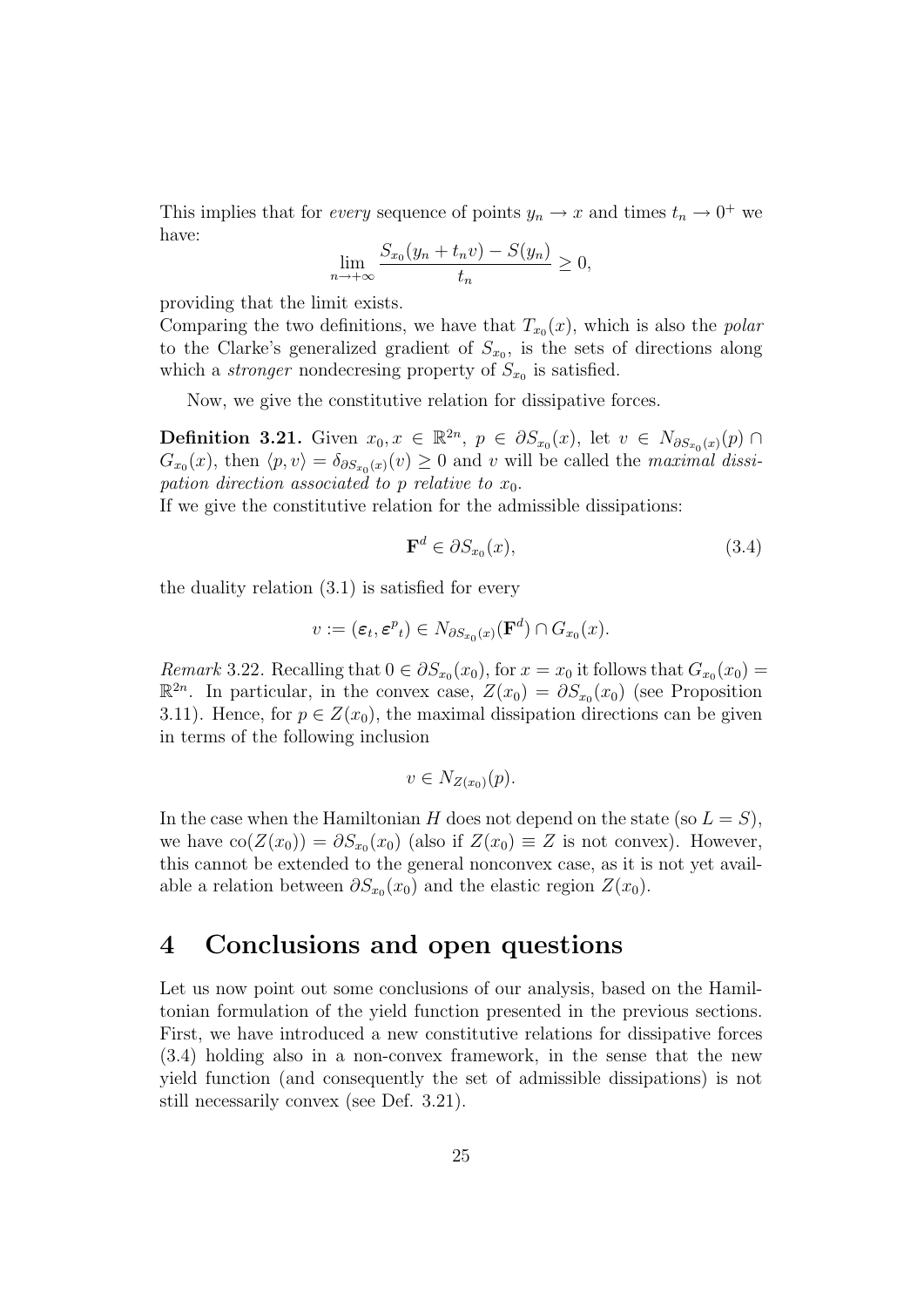Then, we show the possibility to define a dissipative metric, in the set of states, which is the solution of a suitable Hamilton-Jacobi equation. This yields exactly the results known in the literature for the convex case (see Remark 3.1) and extends the theory to some nonconvex cases (see Theorem 3.1 and 3.3). In particular, it is shown that, under suitable assumptions on the yield function, we are still able to reduce to the convex case, e.g. in the case when the yield function is quasiconvex or it does not depend on the state variable (see also Prop. 3.15 and Remarks 3.8). Note that in this last case, we can characterize geodesics as straight line segments (see Prop. 3.16). This fact justifies some convexification procedures that are used to recover the yield function starting from experimental data.

Now, let us briefly discuss some still open questions. Indeed, in the case when the set of admissible dissipations is not convex (and depending on the state), we can consider two different metrics: the dissipation metric S (defined as viscosity solution) or the path metric  $L$  associated to it. In the convex case and also in other relevant cases, these two metric coincides. However in the general nonconvex case the dissipation metric is not a path metric (see Prop. 3.14). As a consequence, we are not able to give neither a proper definition of geodesic, nor to recover the dissipation between two states as infimum of dissipations along all the possible transformation from the starting state to the final. This fact seems to be related to the possibility for the material to develop fracture, hence drastically different behavior among different processes. On the other hand, the path metric associated to the dissipative metric has no longer the property to be a solution of the Hamilton-Jacobi equation.

# 5 Notation, definitions, and basic results on Hamilton-Jacobi equations

In this section we fix notations and recall some basic facts about convexity and viscosity solutions of Hamilton-Jacobi equations. Our environment will be the Euclidean *n*-dimensional space  $\mathbb{R}^n$ . Our main reference for the properties of convex sets in  $\mathbb{R}^n$  is [15]. A detailed introduction to the theory of viscosity solutions and its applications is given in [1].

Remark 5.1. Throughout this paper we have been concerned with Hamilton– Jacobi partial differential equations, i.e. the equation

$$
H(x, Du(x)) = 0
$$

in the unknown  $u : \Omega \to \mathbb{R}$ , where  $\Omega$  is an open subset of  $\mathbb{R}^n$ , and H :  $\Omega \times \mathbb{R}^n \to \mathbb{R}$  is a continuous function.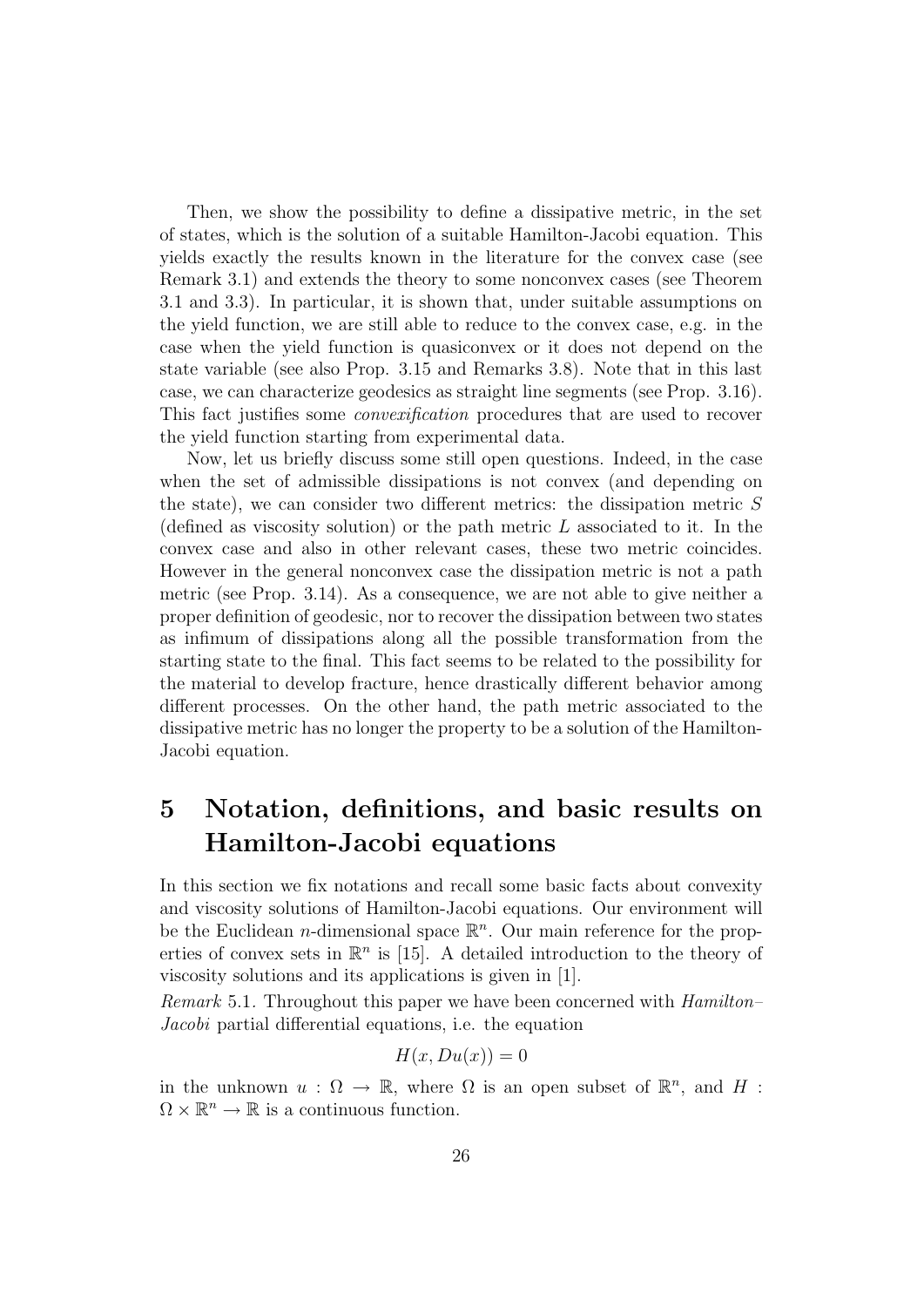The terminology is related to classical mechanics, indeed assume that  $H(q, p)$ is the Hamiltonian of an autonomous mechanical system. If we are looking for a function  $u = u(\mathbf{q})$  generating a canonical transformation sending  $(\mathbf{q}, \mathbf{p})$  to  $(Q, P)$  in such a way that the new Hamiltonian reduces to  $K(P) = \text{const} =$  $K$ , then  $u$  solves the equation

$$
H(\mathbf{q}, Du(\mathbf{q})) - K = 0.
$$

In the new system of coordinates given by  $u$ , the system of Hamilton equations:

$$
\begin{cases}\n\dot{Q}_j &= -\frac{\partial K(\mathbf{P})}{\partial P_j} \\
\dot{P}_j &= \frac{\partial K(\mathbf{P})}{\partial Q_j} = 0,\n\end{cases}
$$

can be easily solved. Since  $p_j = \partial_j u(\mathbf{q})$  and  $P_j = -\partial_j u(\mathbf{Q})$  by definition of canonical transformation, if we can invert these relations we can pass from the easier solution in the system  $(Q, P)$  to the solution expressed in the original system of coordinates.

**Definition 5.2.** Let  $x, y \in \mathbb{R}^n$ ,  $x = (x_1, ..., x_n)$ ,  $y = (y_1, ..., y_n)$ , K be a closed subset of  $\mathbb{R}^n$ ,  $r > 0$ . We denote by:

$$
\text{int}(K), \partial K \qquad \text{(resp. the interior and the closure of } K \text{ in } \mathbb{R}^n)
$$
\n
$$
\bar{K} \qquad \text{(the topological boundary of } K \text{ in } \mathbb{R}^n)
$$
\n
$$
\langle y, x \rangle = \sum_{i=1}^n x_i y_i \qquad \text{(the usual scalar product in } \mathbb{R}^n),
$$
\n
$$
d_E(x, y) = |y - x| = \sqrt{\langle y - x, y - x \rangle} \qquad \text{(the euclidean distance in } \mathbb{R}^n),
$$
\n
$$
d_E(x, K) = \min_{z \in K} |z - x| \qquad \text{(the euclidean distance from } x \text{ to } K),
$$
\n
$$
d_E^{\sharp}(x, K) = 2d_E(x, K) - d_E(x, \partial K) \qquad \text{(the signed distance from } x \text{ to } K),
$$
\n
$$
B_E(x, r) = \{z \in \mathbb{R}^n : |z - x| < r\} \qquad \text{(the euclidean ball centered at } x \text{ of radius } r).
$$

**Definition 5.3.** Let  $K_1, K_2$  be compact subsets of  $\mathbb{R}^n$ . The *Hausdorff dis*tance between  $K_1$  and  $K_2$  is given by:

$$
d_H(K_1, K_2) := \max \left\{ \sup_{x \in K_1} \{ d_E(x, K_2) \}, \sup_{y \in K_2} \{ d_E(y, K_1) \} \right\}.
$$

**Definition 5.4.** Let  $K \subset \mathbb{R}^n$ ,  $a \in K$ . We say that K is star-shaped with respect to a iff for all  $\lambda \in [0,1]$  and  $x \in K$  we have  $\lambda a + (1 - \lambda)x \in K$ ;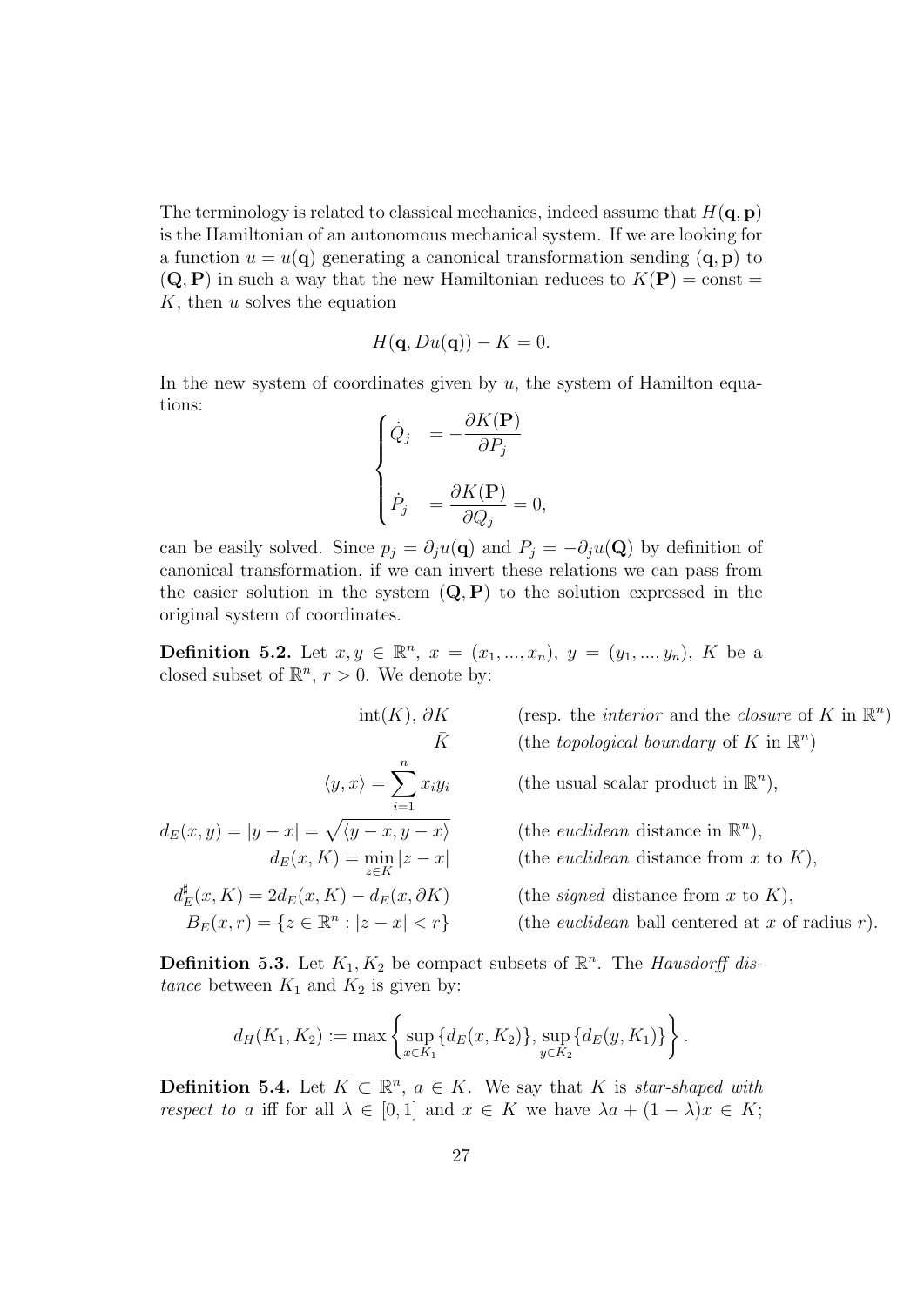in particular K is *convex* iff it is star-shaped with respect to  $\gamma$  for every  $y \in K$ . Given  $K \subseteq \mathbb{R}^n$ , we will denote by  $\text{co}(K)$  its convex hull, namely the intersection of all convex subsets of  $\mathbb{R}^n$  containing K.

**Definition 5.5.** Let  $K \subseteq \mathbb{R}^n$  be closed,  $x \in K$ ,  $v \in \mathbb{R}^n$ , we say that v is a proximal normal to K at x if there exists  $c > 0$  such that for every  $y \in K$  it holds:

$$
\langle v, y - x \rangle \le c |v||y - x|^2.
$$

We define the *proximal normal cone* to  $K$  at  $x$  by setting:

 $\overline{a}$ 

$$
N_K^P(x) := \{ v \in \mathbb{R}^n : v \text{ is a proximal normal to } K \text{ at } x \}.
$$

In particular, if K is closed and convex, we can take  $c = 0$  in the definition of proximal normal, hence  $N_K^P(x)$  reduces to the normal cone in the sense of convex analysis, i.e. the closed and convex set  $N_K(x)$  defined by

$$
N_K(x) = \{ v \in \mathbb{R}^n : \langle v, y - x \rangle \le 0 \text{ for all } y \in K \}.
$$

**Definition 5.6.** Let K be a closed convex subset of  $\mathbb{R}^n$ . We define:

1.  $\delta_K$  the support function to K is the function  $\delta_K : \mathbb{R}^n \to \mathbb{R}$  defined by

$$
\delta_K(q) = \sup_{p \in K} \langle q, p \rangle,
$$

and we recall that  $\delta_K(q) = \langle p_0, q \rangle$  for some  $p_0 \in K$  iff  $q \in N_K(p_0)$ .

2. if  $0 \in \text{int}(K)$ , the *gauge (Minkowski)* function of K is defined by:

$$
\gamma_K(q) = \inf \{ \lambda > 0 : q/\lambda \in K \}.
$$

3. the set  $\hat{K}$  of *extreme points* of K will be

$$
\hat{K} = \{ x \in K : x \neq \lambda y + (1 - \lambda z) \text{ for all } 0 < \lambda < 1, y, z \in K \setminus \{x\} \}.
$$

We recall the following result:

**Proposition 5.7.** Every compact and convex subset of  $\mathbb{R}^n$  is the convex huli of its extreme points, in particular if  $K = \text{co}(S)$  with S compact subset of  $\mathbb{R}^n$ , then every extreme point of K belongs to S.

Proof. See, e.g. [15, Corollary 18.5.1, p. 167] and [15, Corollary 18.3.1, p. 165].  $\Box$ 

We recall also the following notions of generalized differentials.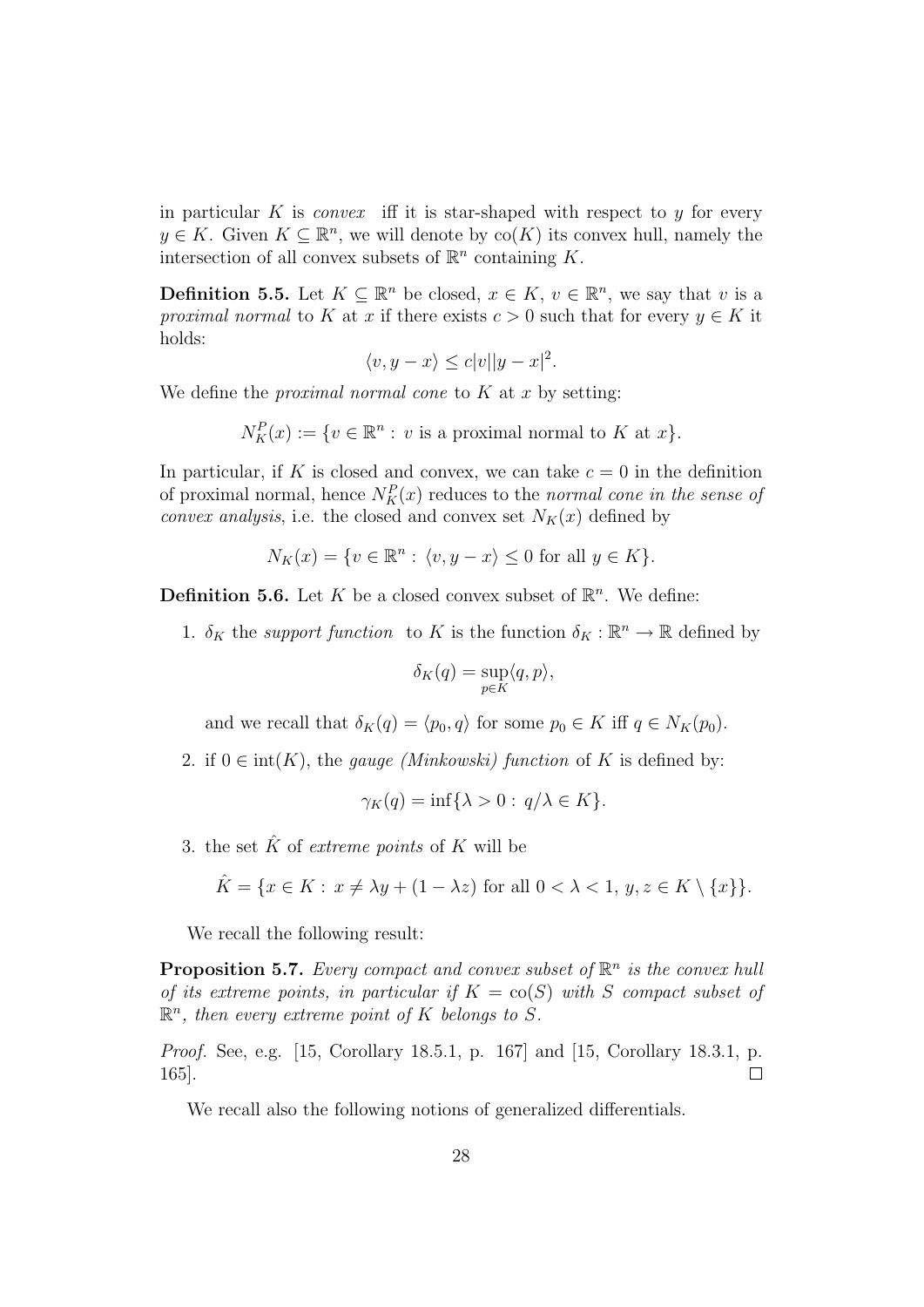**Definition 5.8.** Let  $\Omega \subseteq \mathbb{R}^n$  be open and  $u : \Omega \to \mathbb{R}$  be a continuous function, we define:

$$
D^+u(x) = \left\{ p : \limsup_{|v| \to 0} \frac{u(x+v) - u(x) - \langle p, v \rangle}{|v|} \le 0 \right\},
$$
  

$$
D^-u(x) = \left\{ p : \liminf_{|v| \to 0} \frac{u(x+v) - u(x) - \langle p, v \rangle}{|v|} \ge 0 \right\},
$$

the set  $D^+u(x)$  (resp.  $D^-u(x)$ ) is called the (Fréchet or viscosity) superdifferential (resp. subdifferential) of u at x. Another (equivalent) characterization is the following one:  $v \in D^+u(x)$  (resp.  $v \in D^-u(x)$ ) iff there exists a neighborhood V of x and a  $C^1$  function  $\varphi: V \to \mathbb{R}$  such that  $u - \varphi$  attains its maximum (resp. minimum) in V at x and  $v = D\varphi(x)$ . Such  $\varphi$  will be called a super- (resp. sub-)tangent test function.

**Definition 5.9.** Let  $\Omega \subseteq \mathbb{R}^n$  be open and  $u : \Omega \to \mathbb{R}$  be a locally Lipschitz continuous function. We denote by  $dom(Du)$  the set where the (classical) differential of u exists. By Rademacher's theorem, this is a full measure subset of  $\Omega$ . The *Clarke's generalized gradient* of u at  $x \in \Omega$  is the convex set:

$$
\partial u(x) := \text{co}\left\{v \in \mathbb{R}^n : \exists \{x_n\}_{n \in \mathbb{N}} \subset \text{dom}(Du) \text{ with } v = \lim_{n \to \infty} Du(x_n)\right\}.
$$

If  $u : \Omega \to \mathbb{R}$  is convex, then  $\partial u(x)$  coincides with the subgradient in the sense of convex analysis, namely:

$$
\partial u(x) := \{ v \in \mathbb{R}^n : f(y) \ge f(x) + \langle v, y - x \rangle \text{ for all } y \in \Omega \}.
$$

**Definition 5.10.** Let  $\Omega \subseteq \mathbb{R}^n$  be open and  $u : \Omega \to \mathbb{R}$  be a locally Lipschitz continuous function. Let  $v \in \mathbb{R}^n$  and  $x \in \Omega$ . We define the *generalized* directional derivative of  $f$  in direction  $v$  by setting:

$$
u^{\circ}(x; v) := \limsup_{y \to x_t \to 0^+} \frac{f(y + tv) - f(y)}{t}.
$$

We recall the following properties (see [3, Chapter 2, Proposition 1.1, 1.5, pp. 69–74] for further details):

1.  $u^{\circ}(x; -v) = (-u)^{\circ}(x; v);$ 2.  $\zeta \in \partial u(x)$  iff  $u^{\circ}(x; v) \ge \langle \zeta, v \rangle$  for all  $v \in \mathbb{R}^n$ ; 3.  $u^{\circ}(x; v) = \max\{\langle \zeta, v \rangle : \zeta \in \partial u(x) = \delta_{\partial u(x)}(v).$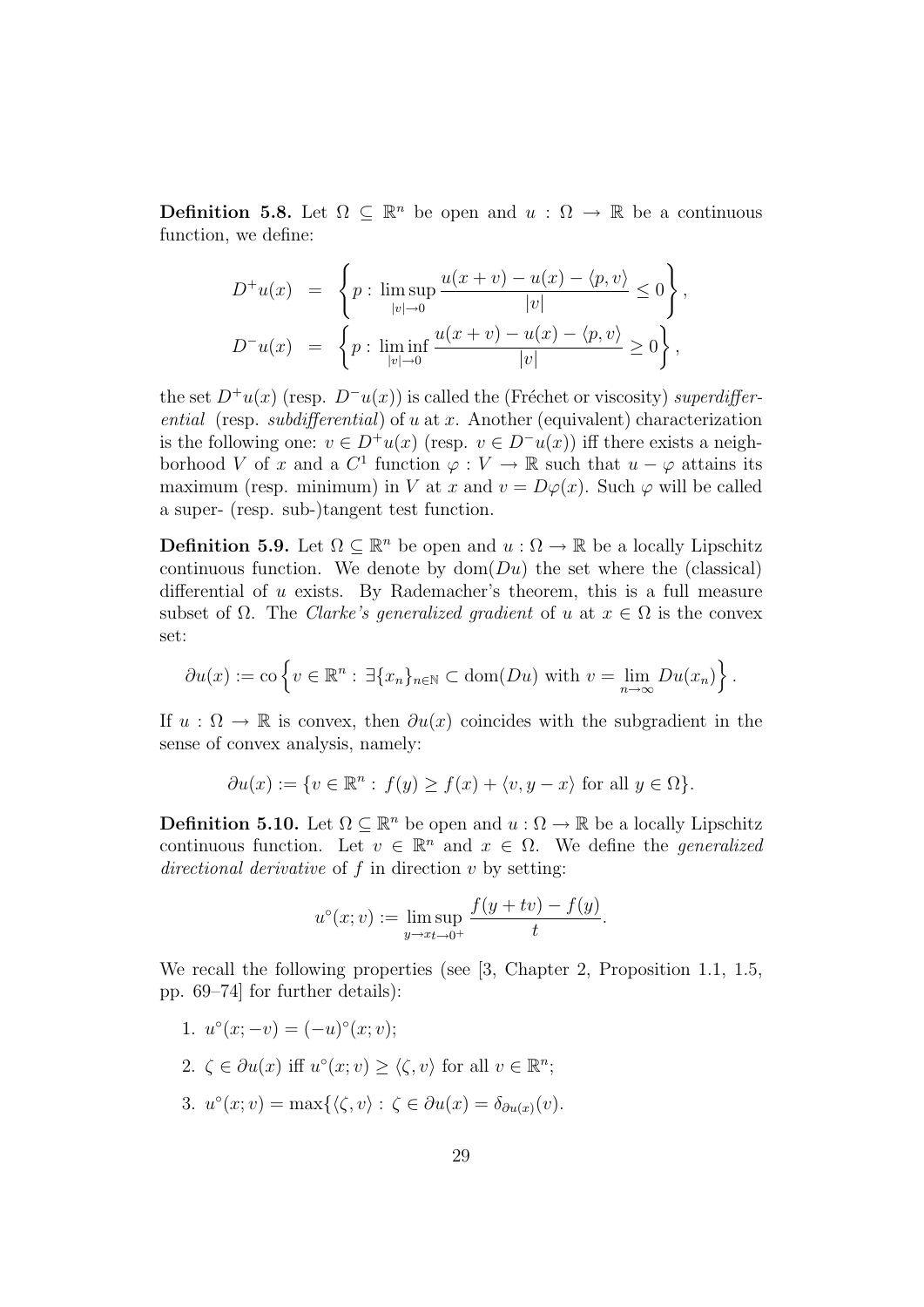**Definition 5.11.** Let  $\Omega$  be an open subset of  $\mathbb{R}^n$ ,  $H : \Omega \times \mathbb{R}^n \to \mathbb{R}$  be a continuous function (the *Hamiltonian*),  $a \in \mathbb{R}$ . Consider the following general nonlinear first order equation:

$$
H(x, Du) = a \tag{5.1}
$$

in the unknown  $u : \Omega \to \mathbb{R}$ .

Let v be a continuous function from  $\Omega$  to  $\mathbb R$ . We say that v is:

- a viscosity subsolution of (5.1) if it satisfies  $H(x, p) \leq a$  for all  $x \in \Omega$ ,  $p \in D^{+}v(x);$ 

- a strict viscosity subsolution if there exists  $\bar{a} < a$  such that  $H(x, D^+v(x))$  $\bar{a}$  in  $\Omega$ .

- a viscosity supersolution of (5.1) if it satisfies  $H(x,q) \geq a$  for all  $x \in \Omega$ ,  $q \in D^-v(x);$ 

- a viscosity solution of (5.1) if it is both sub- and supersolution. We define the *critical value* of H by setting:

 $c = \inf\{a \in \mathbb{R} :$  equation (5.1) admits subsolutions}.

**Definition 5.12.** Let  $T > 0$  be fixed and  $B_1, B_2 \subseteq B^T := L^{\infty}(]0, T[, \mathbb{R}^n)$ . A nonanticipating strategy is a map  $\gamma : B_1 \to B_2$  such that if  $t \in ]0, T[$  and  $\eta_1, \eta_2 \in B_1$  are such that  $\eta_1 = \eta_2$  a.e. in  $]0, t[$ , then  $\gamma[\eta_1] = \gamma[\eta_2]$  a.e. in  $]0, t[$ .

**Definition 5.13.** For every  $x, y \in \mathbb{R}^n$ , we define the set of velocities of curves joining  $x$  to  $y$ :

$$
B_{x,y}^T := \left\{ \zeta \in B^T : \, x + \int_0^T \zeta(t) \, dt = y \right\},\,
$$

and will denote by  $\Gamma^T, \Gamma^T_{x,y}$  the strategies from  $B^T$  to  $B^T$  and from  $B^T$  to  $B_{x,y}^T$  respectively. In the case  $T=1$ , we will write  $B, B_{x,y}, \Gamma, \Gamma_{x,y}$  instead of  $B^{T,s}B^1_{x,y}, \Gamma^1, \Gamma^1_{x,y}.$  Given  $x,y \in \mathbb{R}^n$  and  $\zeta \in B^T_{x,y}$  we define:

$$
\xi^{x,\zeta}(t) := x + \int_0^t \zeta(s) \, ds.
$$

**Definition 5.14.** Let  $D : \mathbb{R}^n \times \mathbb{R}^n \to [0, +\infty]$  be a map. We say that D is a Finsler metric if the following conditions are satisfied for every  $x, y, z \in \mathbb{R}^n$ :

- 1. we have  $D(x, y) = 0$  if and only if  $x = y$ ;
- 2.  $D(x, y) \leq D(x, z) + D(z, y)$ . Notice that it is not required the symmetric condition  $D(x, y) = D(y, x)$ .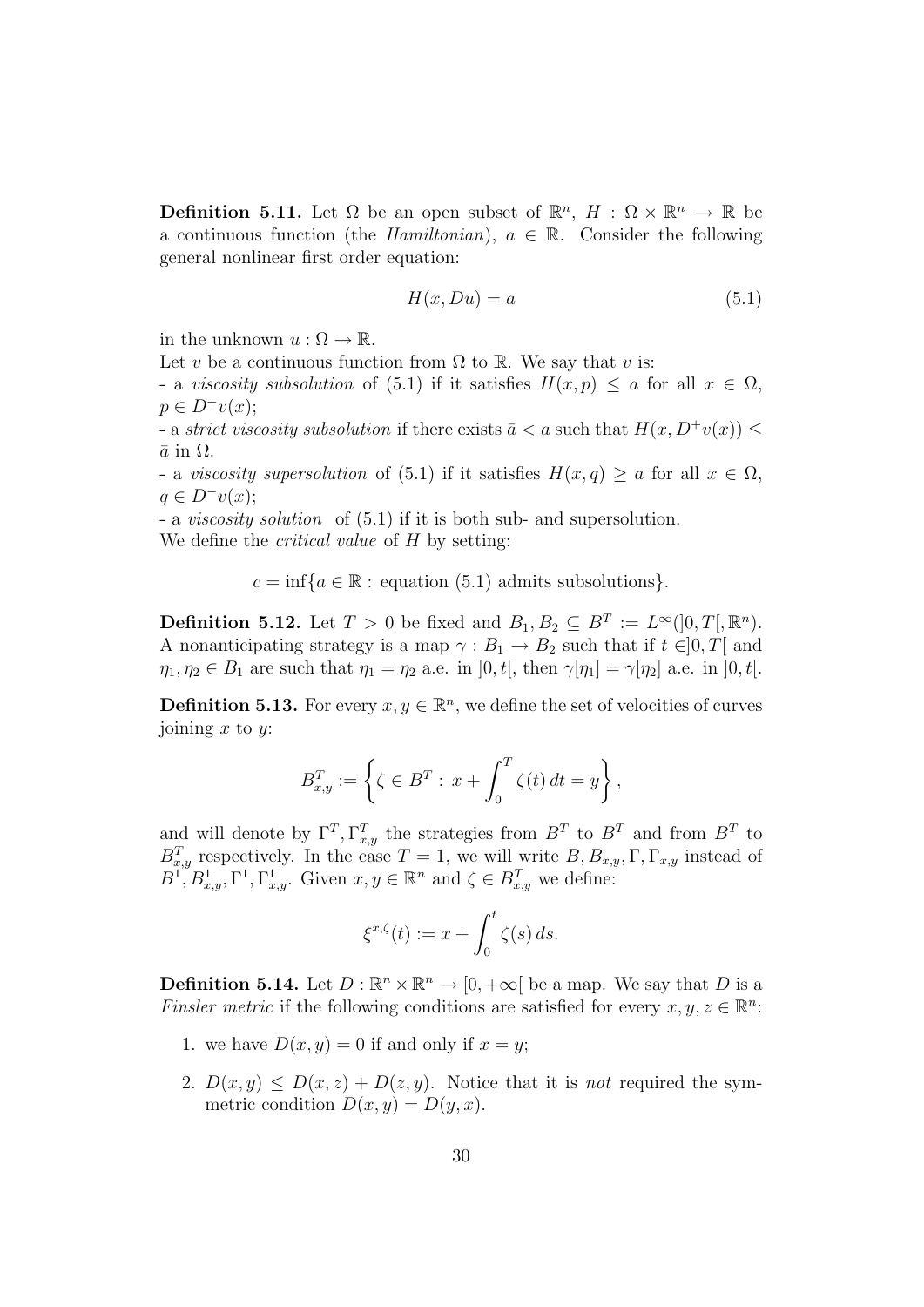**Definition 5.15.** Let  $\psi : [0,1] \to \mathbb{R}^n$  be a Lipschitz continuous curve. If D is a Finsler metric on  $\mathbb{R}^n$ , we define the *intrinsic lenght* of  $\psi$  by setting:

$$
\ell_D(\psi) := \sup \sum_i D(\psi(t_{i-1}) - \psi(t_i)),
$$

where the supremum is taken with respect to all finite increasing sequences  $\{t_1, ..., t_n\}$  with  $t_1 = 0, t_n = 1$ . The intrinsic length induce a metric by setting:

$$
D_{\ell}(x, y) = \inf \{ \ell_D(\psi) : \psi \in AC([0, 1], \mathbb{R}^{2n}, \psi(0) = x, \psi(1) = y) \}.
$$

We will say that  $D_{\ell}$  is a path metric iff  $D = D_{\ell}$ . If D is a path metric, a curve  $\psi \in AC([0, 1], \mathbb{R}^{2n})$  will be called a *D-geodesic* if

$$
D(\psi(0), \psi(1)) = \ell_D(\psi),
$$

i.e.  $\psi$  realizes the minimum of intrinsic length between all curves joining  $\psi(0)$  and  $\psi(1)$ .

## References

- [1] M. Bardi, I. Capuzzo-Dolcetta, Optimal Control and Viscosity Solutions of Hamilton–Jacobi–Bellman Equations, Birkhäuser, Boston (1997).
- $[2]$  H. Brézis, Opérateurs Maximaux Monotones et Semi-groupes de Contractions dans les Espaces de Hilbert, Number 5 in North Holland Math. Studies. North-Holland, Amsterdam, 1973.
- [3] F. H. Clarke, Yu. S. Ledyaev, R. J. Stern, P. R. Wolenski, Nonsmooth Analysis and Control Theory, Springer, New York (1998).
- [4] A. Fathi, A. Siconolfi, PDE aspects of Aubry-Mather theory for quasiconvex Hamiltonians, Calc. Var. (2005), Vol. 22, n. 2, 185–228
- [5] M. Frémond, *Non-smooth Thermomechanics*, Springer-Verlag, Berlin (2002)
- [6] M.P. Germain, *Mécanique des milieux continus*, Masson, Paris (1973)
- [7] J. Lubliner, Plasticity theory, Macmillan, New York (1990)
- [8] A. Mielke, Energetic formulation of multiplicative elasto-plasticity using dissipation distances,Continuum Mech. Thermodyn. (2003) 15, 351–382.